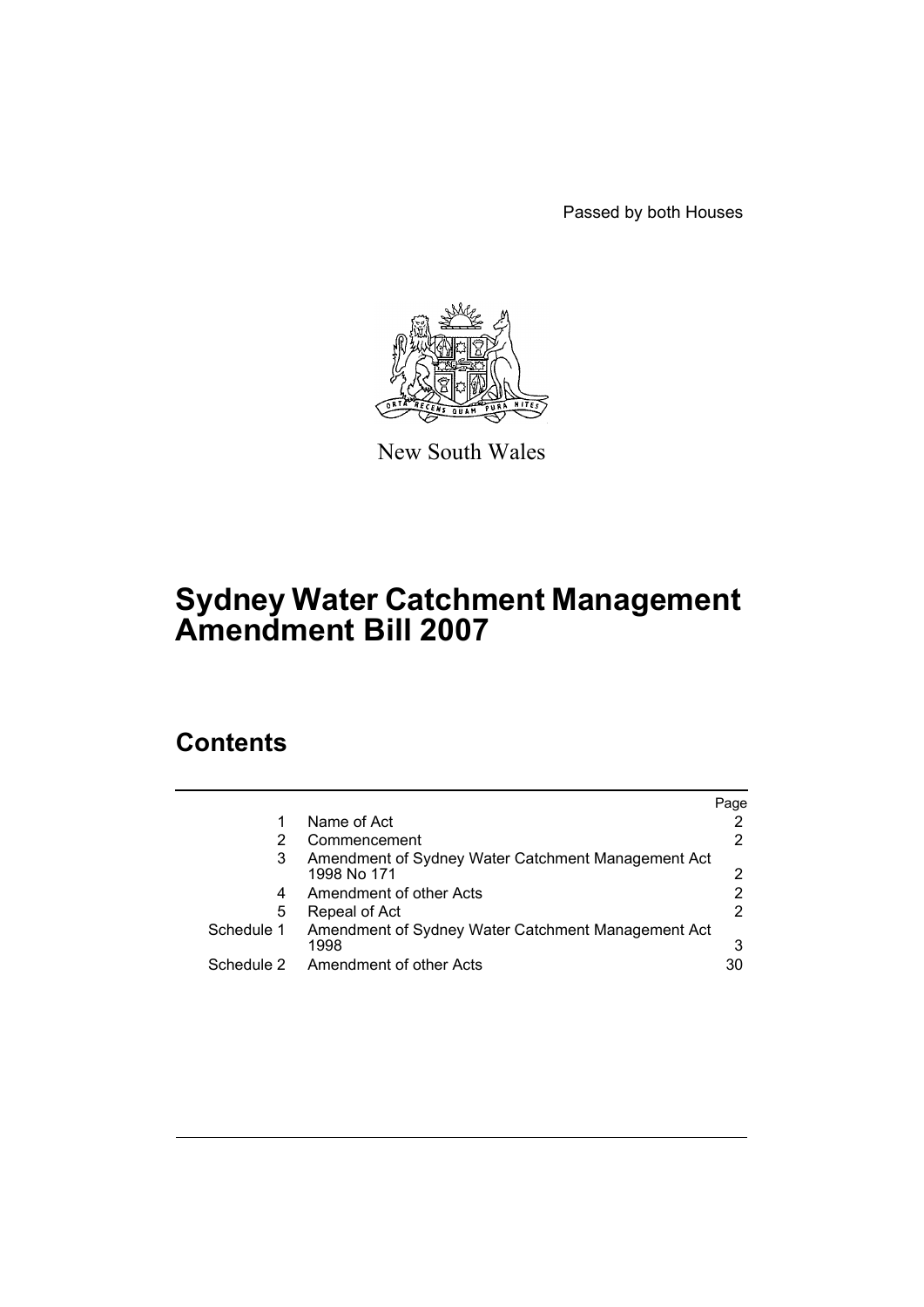*I certify that this public bill, which originated in the Legislative Assembly, has finally passed the Legislative Council and the Legislative Assembly of New South Wales.*

> *Clerk of the Legislative Assembly. Legislative Assembly, Sydney, , 2007*



New South Wales

# **Sydney Water Catchment Management Amendment Bill 2007**

Act No , 2007

An Act to amend the *Sydney Water Catchment Management Act 1998* with respect to the functions of the Sydney Catchment Authority, its operating licence, catchment audits, special areas and enforcement powers, and to offences and evidentiary matters; and for other purposes.

*I have examined this bill and find it to correspond in all respects with the bill as finally passed by both Houses.*

*Assistant Speaker of the Legislative Assembly.*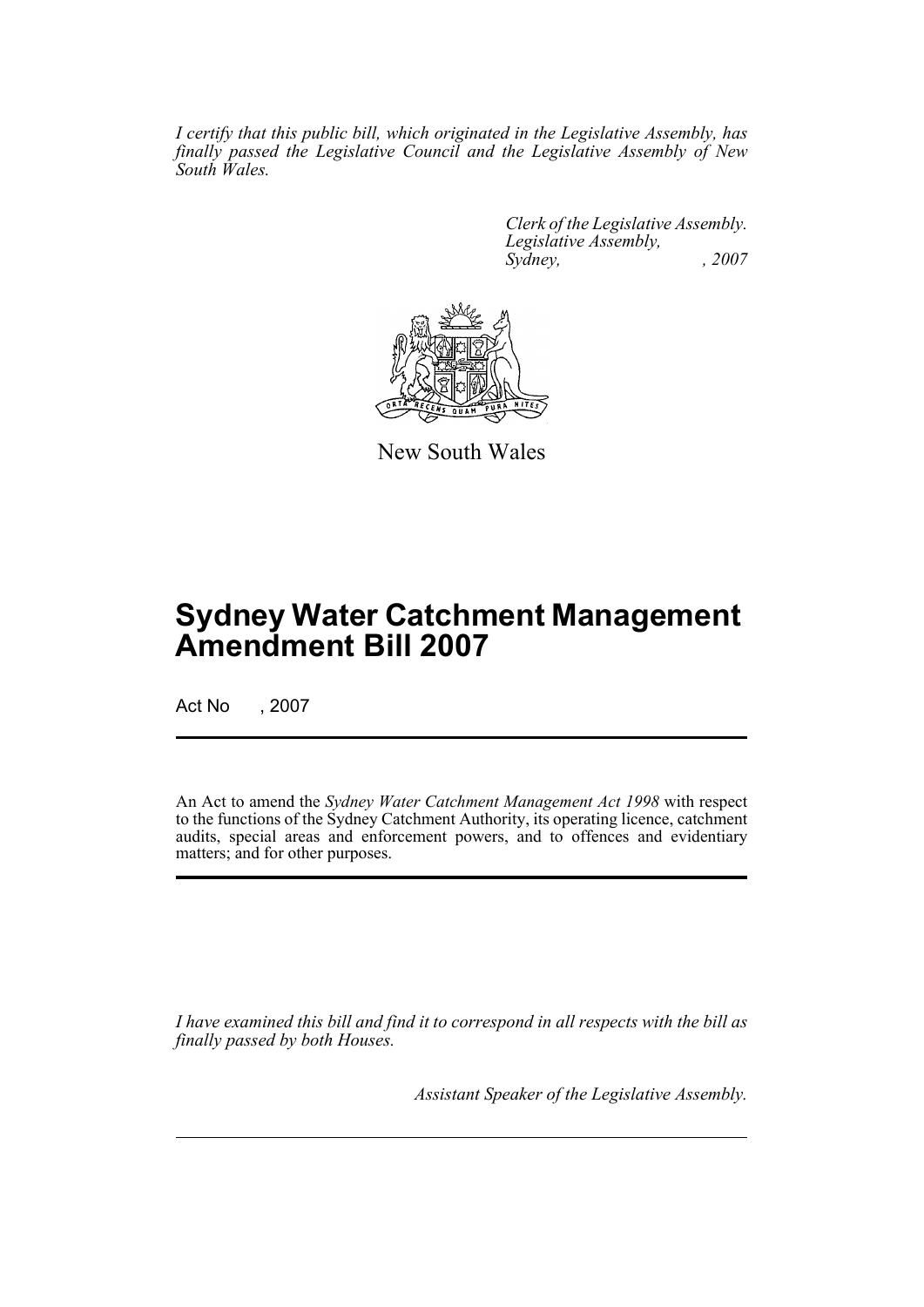### <span id="page-2-0"></span>**The Legislature of New South Wales enacts:**

### **1 Name of Act**

This Act is the *Sydney Water Catchment Management Amendment Act 2007*.

### <span id="page-2-1"></span>**2 Commencement**

This Act commences on a day or days to be appointed by proclamation.

<span id="page-2-2"></span>**3 Amendment of Sydney Water Catchment Management Act 1998 No 171**

The *Sydney Water Catchment Management Act 1998* is amended as set out in Schedule 1.

### <span id="page-2-3"></span>**4 Amendment of other Acts**

Each Act specified in Schedule 2 is amended as set out in that Schedule.

### <span id="page-2-4"></span>**5 Repeal of Act**

- (1) This Act is repealed on the day following the day on which all of the provisions of this Act have commenced.
- (2) The repeal of this Act does not, because of the operation of section 30 of the *Interpretation Act 1987*, affect any amendment made by this Act.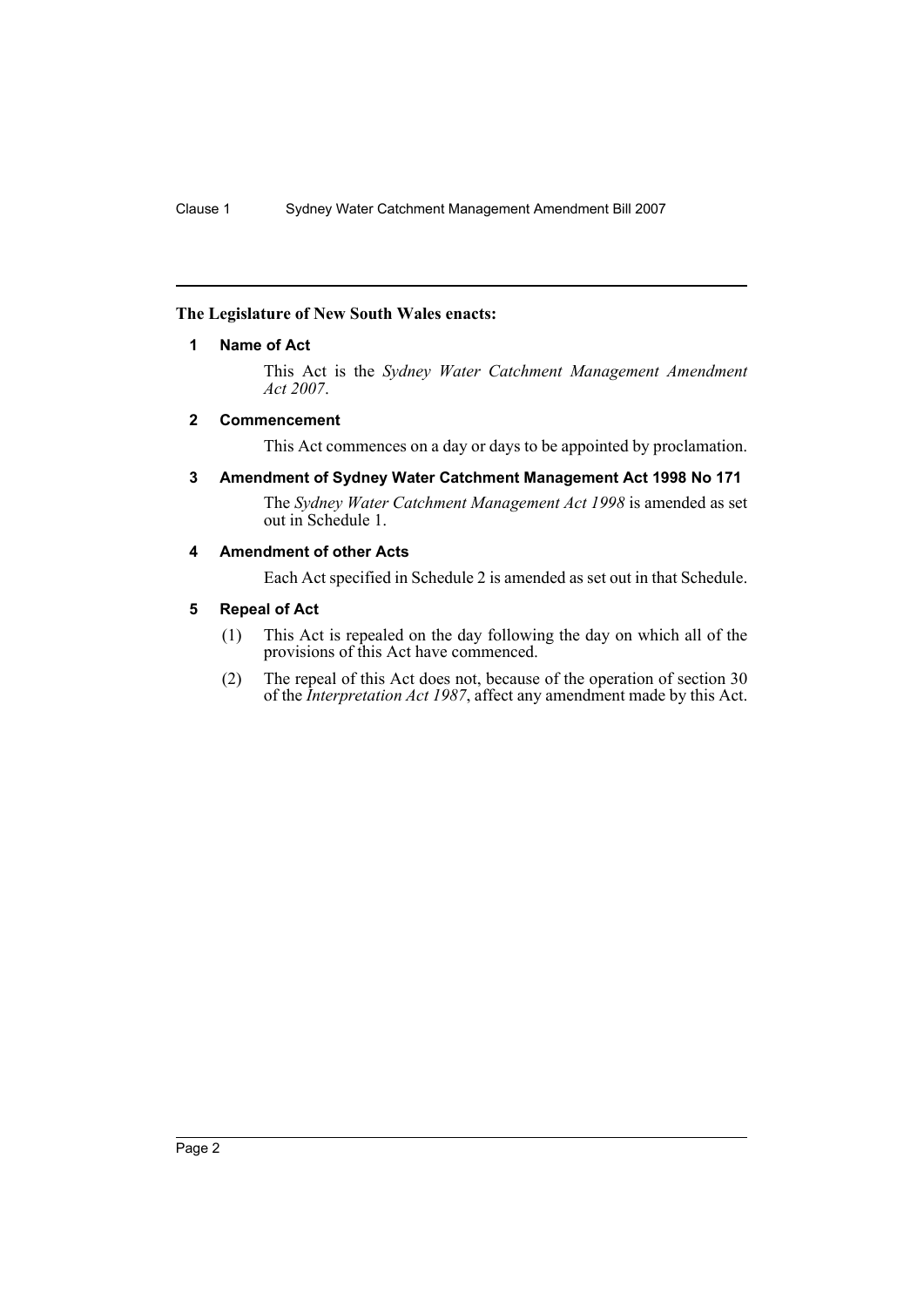Amendment of Sydney Water Catchment Management Act 1998 Schedule 1

# <span id="page-3-0"></span>**Schedule 1 Amendment of Sydney Water Catchment Management Act 1998**

(Section 3)

### **[1] Whole Act**

Omit "the Authority" wherever occurring (except where otherwise amended). Insert instead "the SCA".

#### **[2] Whole Act**

Omit "The Authority" wherever occurring (except where otherwise amended). Insert instead "The SCA".

#### **[3] Section 3 Definitions**

Insert in alphabetical order in section 3 (1):

*authorised officer* means a person appointed as an authorised officer under section 69F.

*catchment audit* means an audit conducted under section 42A.

*catchment health*, in relation to the catchment area, means the condition of ecosystems and systems of management (such as sewerage and stormwater systems) in that catchment that protect water quality.

*catchment management* means the management of land and water resources in the catchment area.

*motor vehicle* means any motor car, motor cycle or other vehicle propelled by any means other than human or animal power.

*SCA* means the Sydney Catchment Authority constituted under this Act.

**[4] Section 3 (1), definitions of "Authority", "local council" and "Managing Director"**

Omit the definitions.

### **[5] Section 7 Board**

Omit section 7 (2) (a).

### **[6] Parts 3 and 4 and Schedule 3, headings**

Omit "**Authority**" wherever occurring. Insert instead "**SCA**".

### **[7] Section 13 Role**

Omit "bulk water" from section 13 (b). Insert instead "raw water".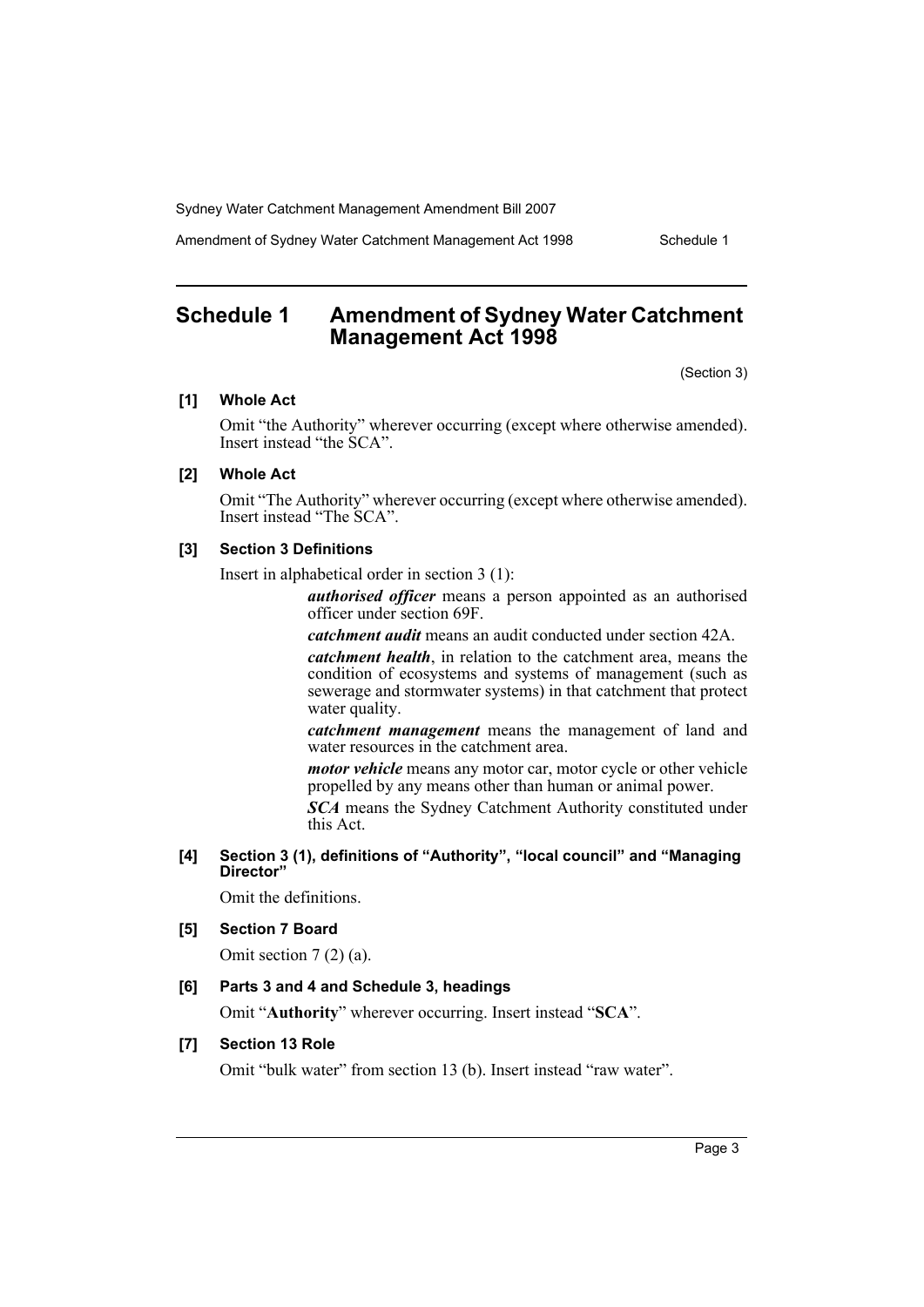Schedule 1 Amendment of Sydney Water Catchment Management Act 1998

#### **[8] Section 15 General functions**

Omit ", to the extent to which the operating licence enables the Authority to exercise those functions" from section 15 (1).

#### **[9] Section 16 Specific functions**

Renumber section 16 (1) (c1) as section 16 (1) (c3).

#### **[10] Section 16 (1) (c1) and (c2)**

Insert after section 16 (1) (c):

- (c1) to provide or construct systems or services for supplying water,
- (c2) to install new works,

#### **[11] Section 17 Concurrence and other roles under environmental planning instruments**

Insert after section 17 (1):

- (1A) For the purpose of enabling the SCA to exercise the functions conferred on it by this section:
	- (a) the SCA has and may exercise the powers conferred on a council under Division 1A of Part 6 of the *Environmental Planning and Assessment Act 1979*, and
	- (b) an authorised officer has and may exercise the powers conferred by that Division on a person authorised by a council under section 118A (1) of that Act, subject to that Division.

#### **[12] Section 19 Compliance role under other legislation**

Omit "an officer of the Authority" from section 19 (3).

Insert instead "a member of staff of the Sydney Catchment Authority Division".

#### **[13] Part 3, Division 3A**

Insert after section 21:

### **Division 3A Arrangements for drawing water**

#### **21A Arrangements for drawing water**

(1) Subject to the operating licence, the SCA has control over all water in its water storages or pipelines.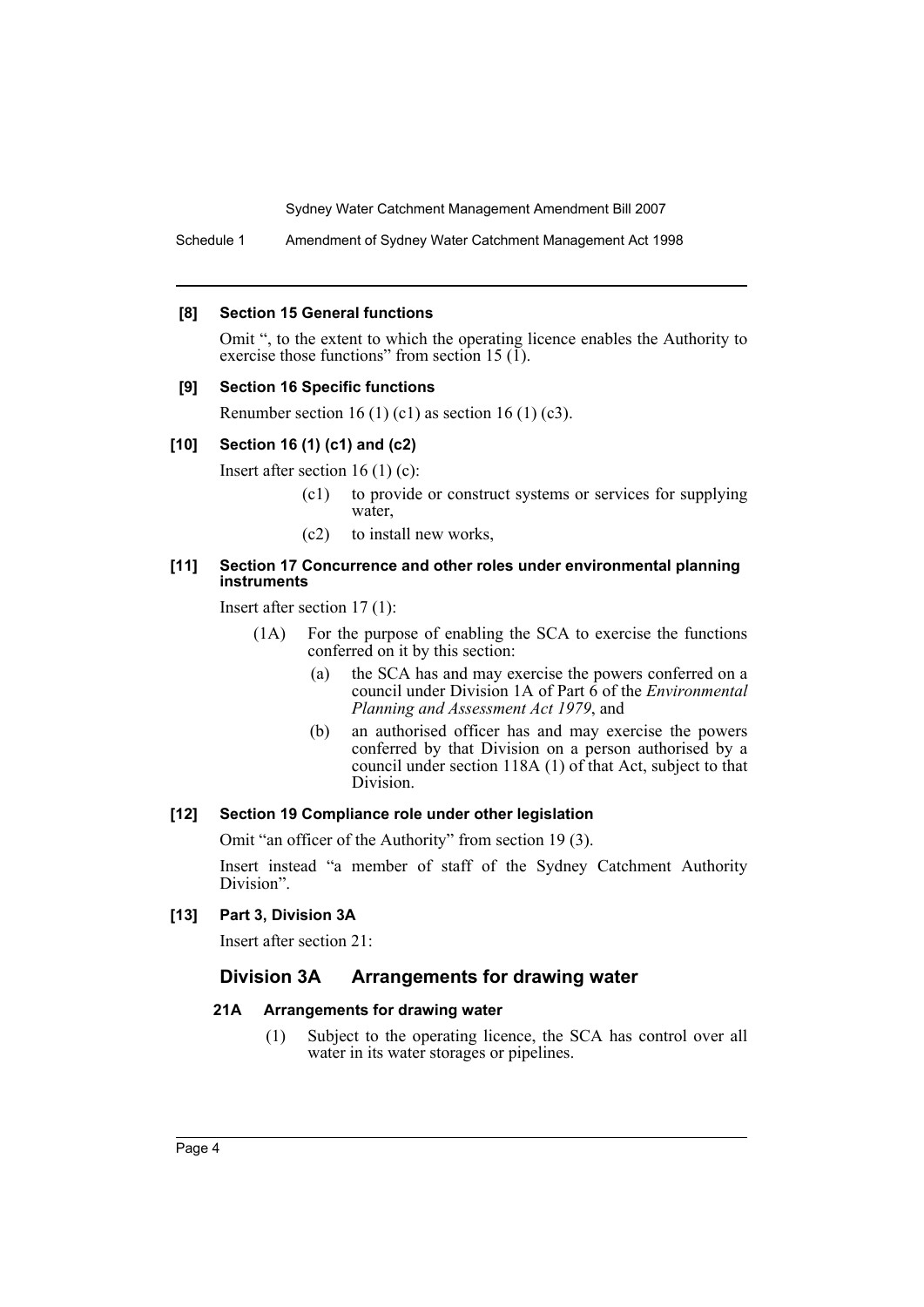- Amendment of Sydney Water Catchment Management Act 1998 Schedule 1
	- (2) Water in the SCA's water storages or pipelines is available for supply by the SCA.
	- (3) The SCA may enter into an arrangement with any person to permit that person to draw or take water from the SCA's water storages or pipelines.

#### **[14] Section 24C Payments out of Fund**

Omit "Director-General of National Parks and Wildlife" from section 24C (b).

Insert instead "Director-General of the Department of Environment and Climate Change".

### **[15] Section 25 Grant of operating licence**

Omit section 25 (2)–(5). Insert instead:

(2) Except to the extent to which this Act expressly provides, nothing in the operating licence limits the requirements imposed by or under any other Act or law with respect to the provision, construction, operation, management or maintenance of any system or service referred to in subsection  $(1)$ .

### **[16] Section 26 Terms and conditions of operating licence**

Omit section 26 (1) (c). Insert instead:

- (c) to compile indicators of the direct impact of the SCA's activities (including, but not limited to, the impact of energy used and waste generated) on the environment:
	- (i) to enable preparation of an annual report on the SCA's performance, and
	- (ii) to provide information for a year-to-year comparison in relation to the SCA's performance in this area, and
	- (iii) to enable preparation of reports to Parliament as referred to in Division 5.

### **[17] Section 35 Definition**

Omit the definition of *regulatory agencies*. Insert instead:

*regulatory agencies* means:

- (a) the Environment Protection Authority and the Director-General of the Department of Health, and
- (b) the Director-General of the Department of Environment and Climate Change, the Director-General of the Department of Primary Industries, local councils, county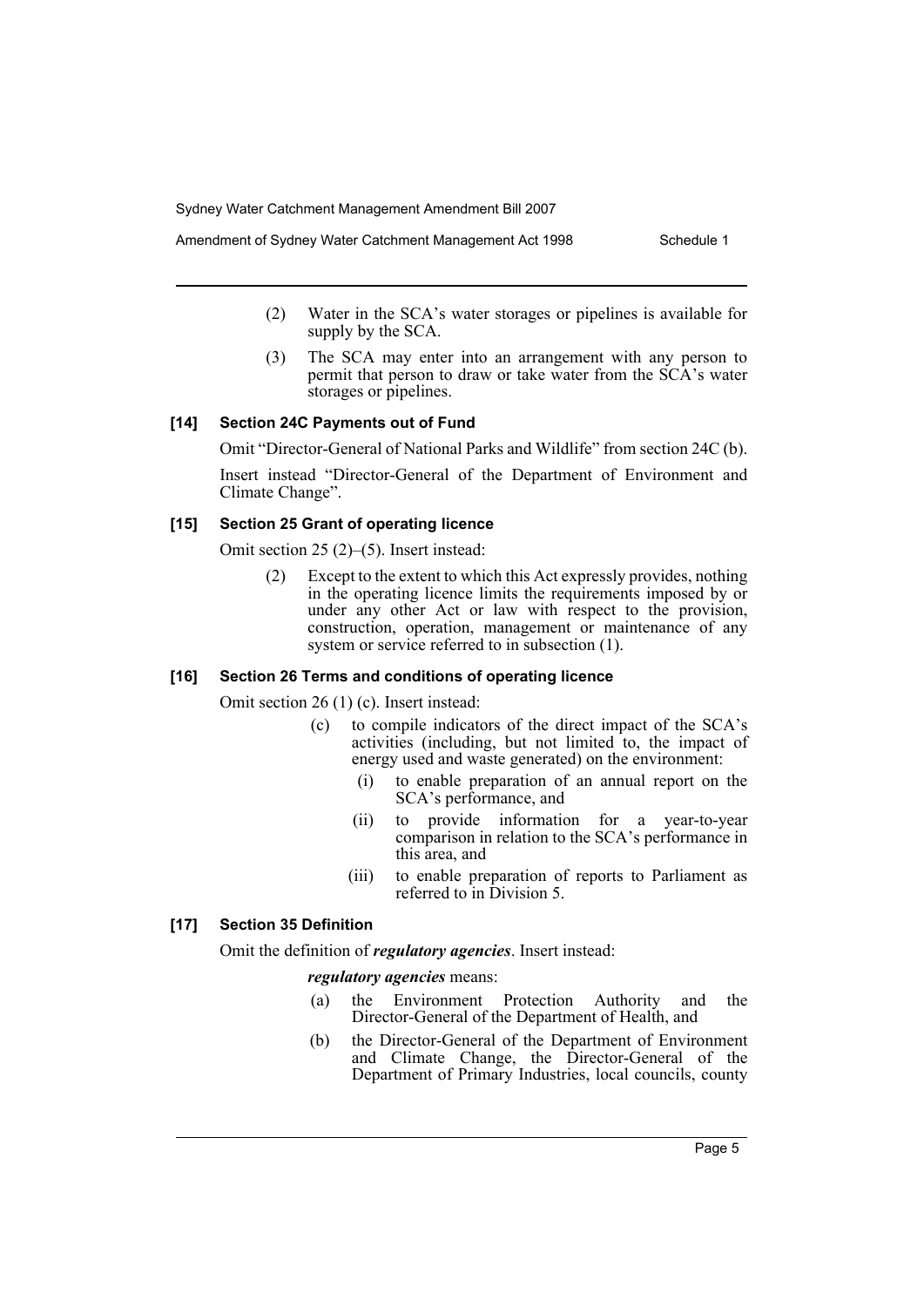Schedule 1 Amendment of Sydney Water Catchment Management Act 1998

councils, and any persons, bodies or agencies for the time being nominated by order of the Minister communicated to the SCA.

### **[18] Sections 42–42D**

Omit section 42. Insert instead:

### **42 Catchment health indicators**

- (1) The Minister must appoint a public authority or other person to be *the appointed person* to carry out functions under this section.
- (2) The appointed person must develop and approve catchment health indicators of the catchment health of the catchment area.
- (3) The appointed person must publish the approved catchment health indicators in the Gazette.
- (4) Those indicators may be amended or replaced in the same way as they were originally developed, approved and published.
- (5) The first indicators required under this section must be approved and published before 1 January 2009.

### **42A Catchment audits**

- (1) The Minister must appoint a public authority or other person (the *appointed auditor*) to carry out functions under this section.
- (2) The appointed auditor must:
	- (a) conduct an audit (a *catchment audit*) of the catchment health of the catchment area, and
	- (b) present a report on that audit to the Minister.
- (3) The catchment audit must assess the state of the catchment area having regard to the catchment health indicators approved under section  $42$ , as in force at the time of the assessment.
- (4) A catchment audit must be conducted, and a report presented to the Minister on that audit, no more than 3 years after the date the 2007 report is presented under section 42 (as in force immediately before its repeal by the *Sydney Water Catchment Management Amendment Act 2007)*. Subsequent audits must be conducted, and reports must be presented to the Minister on those audits, at intervals of no more than 3 years calculated from the date the 2010 report is presented.
- (5) Section 39 (2)–(4) apply to and in respect of a report presented to the Minister under this section in the same way as it applies to the reports referred to in section 39 (1).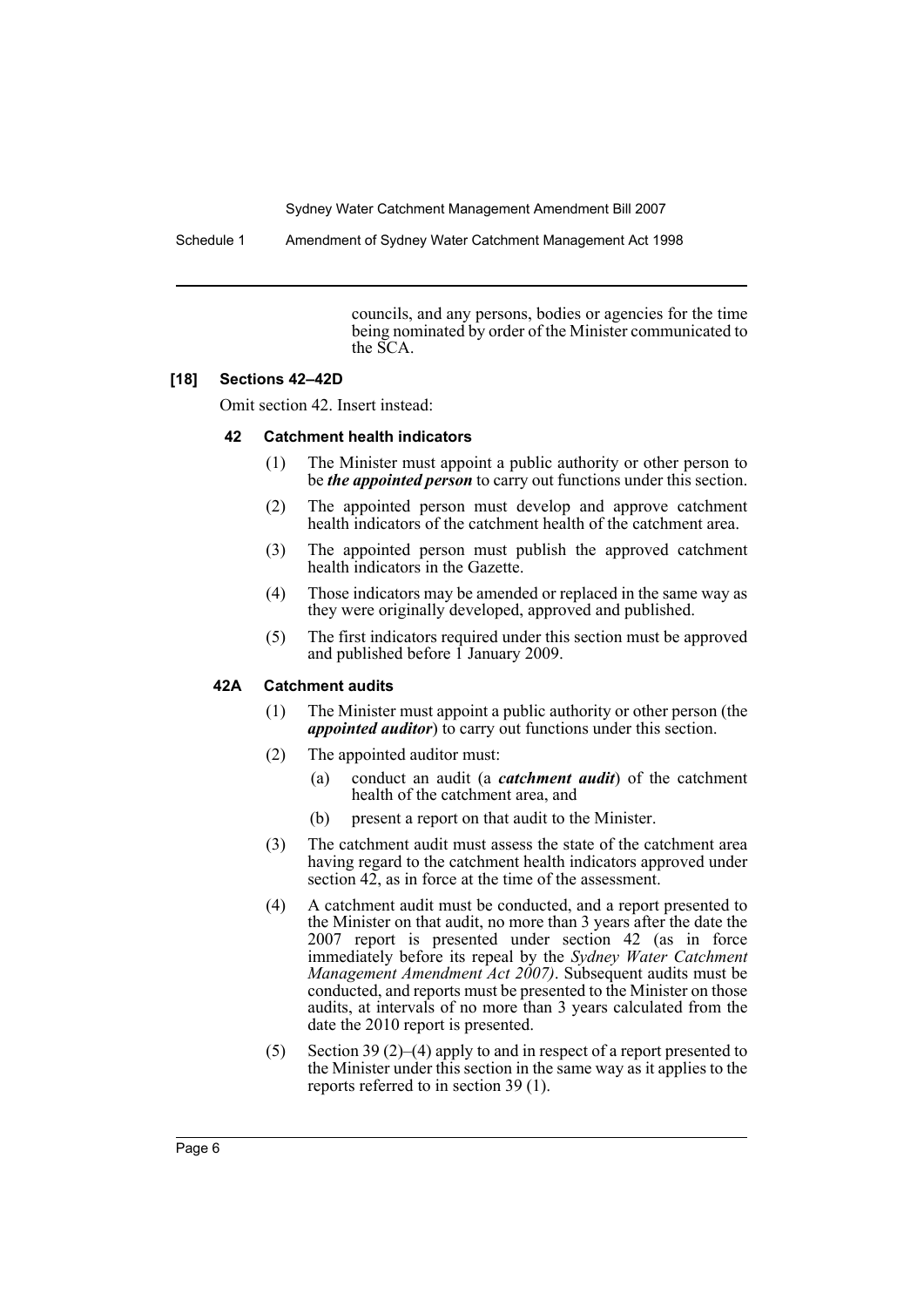(6) The Minister is to forward a copy of the report of a catchment audit to the SCA as soon as practicable after the report is received.

#### **42B Incorporation of catchment audit findings**

- (1) The SCA must evaluate the findings of a catchment audit, as stated in the report of the catchment audit, to the extent to which they relate to the activities of the SCA and risks to water quality.
- (2) The SCA must incorporate the findings of a catchment audit, to the extent to which they relate to the activities of the SCA and water quality, into:
	- (a) the SCA's risk framework, and
	- (b) the SCA's programs and activities relating to catchment management.
- (3) This section must be complied with within 6 months after the catchment audit report is received by the Minister.

#### **42C Report concerning adjustments as a result of catchment audit findings**

- (1) The SCA must report to the Minister on the SCA's progress to achieve improvements in catchment health, to prevent degradation of existing catchment health and to maintain existing catchment health, having regard to the findings of the most recent catchment audit conducted under this Division.
- (2) Such a report must be provided within 2 years after the catchment audit report is received by the Minister.

### **42D Operation of this Division**

Nothing in this Division:

- (a) prevents the operating licence from including terms and conditions relating to the SCA's activities (including, but not limited to, the SCA's catchment management functions) or requiring reports on those activities, or
- (b) prevents the Tribunal from recommending to the Minister that the SCA's operating licence include terms and conditions relating to the SCA's catchment management functions or requiring reports on those functions.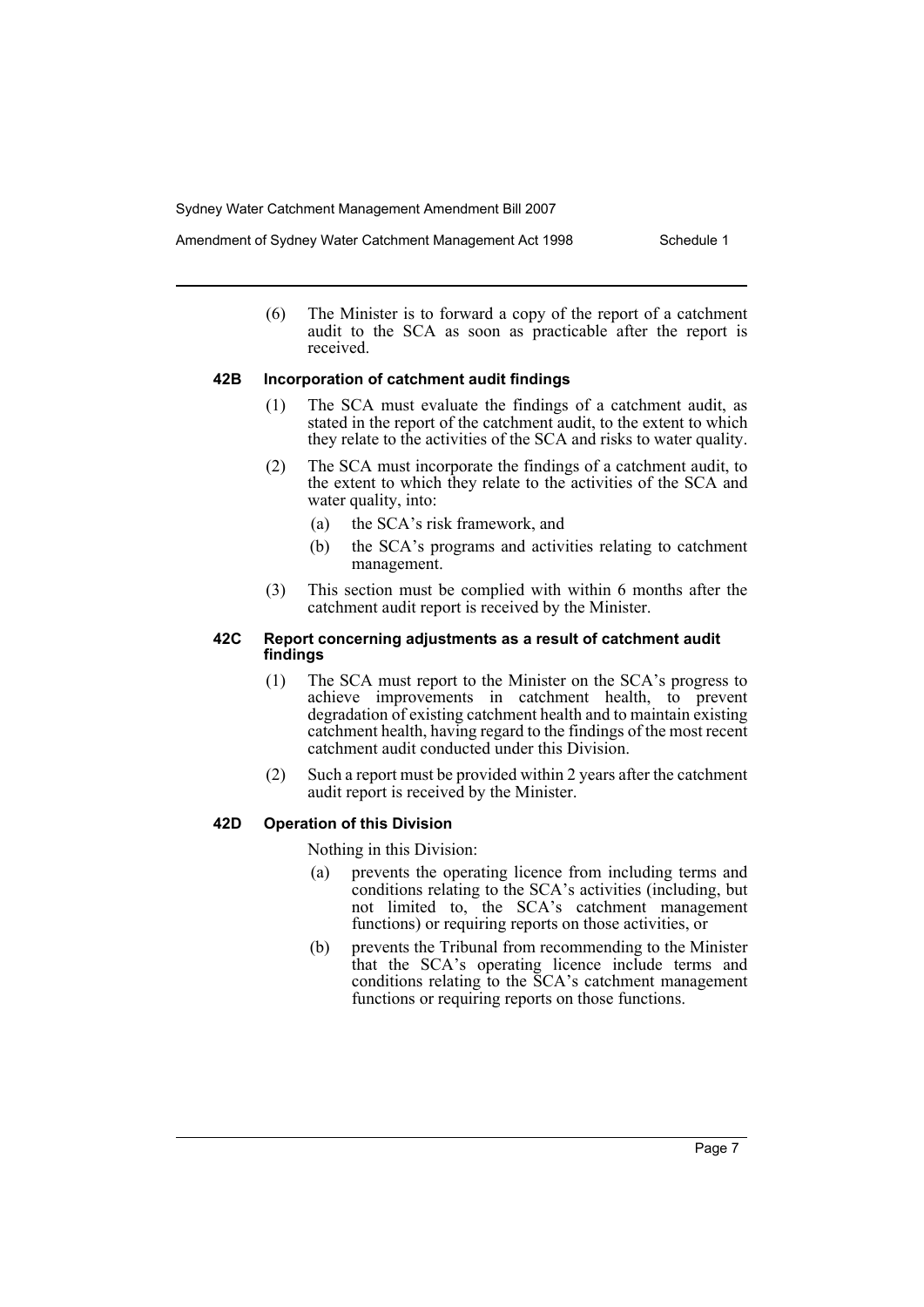Schedule 1 Amendment of Sydney Water Catchment Management Act 1998

#### **[19] Section 43 Definitions**

Omit "Director-General of National Parks and Wildlife" from the definition of *joint sponsors*.

Insert instead "Director-General of the Department of Environment and Climate Change".

#### **[20] Section 44 Special areas**

Insert after section 44 (5):

(6) The Governor may, on the recommendation of the Minister, by order published in the Gazette, declare that any previous order specified in Schedule 7 is repealed on the date specified in the later order.

#### **[21] Section 53 Regional environmental plan to be made**

Insert at the end of the section:

**Note.** The *Drinking Water Catchments Regional Environmental Plan No 1*, which commenced on 1 January 2007, was made pursuant to the power conferred by this section and the *Environmental Planning and Assessment Act 1979*.

#### **[22] Section 55 Entry onto land**

Omit "persons issued with certificates of authority under section 56" from section 55 (1).

Insert instead "an authorised officer".

### **[23] Section 56 Certificates of authority**

Omit the section.

### **[24] Parts 6A and 6B**

Insert after section 62:

# **Part 6A Catchment correction notices and catchment protection notices**

### **Division 1 Definitions**

### **62A Definitions**

In this Part:

*catchment correction notice* means a notice under Division 2. *catchment protection notice* means a notice under Division 3.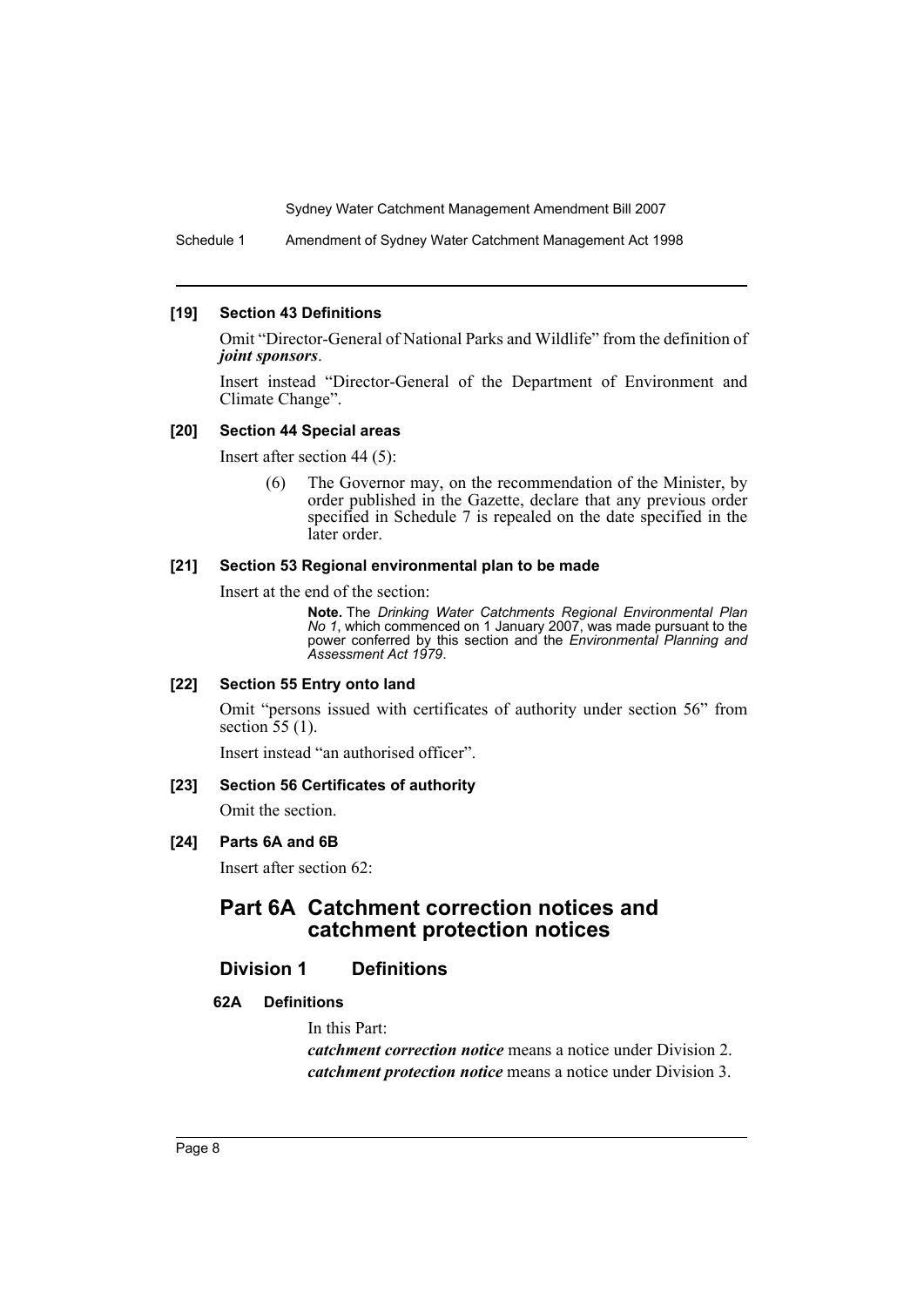Amendment of Sydney Water Catchment Management Act 1998 Schedule 1

*compliance cost notice* means a notice under section 62K.

*corrective action*, in relation to a targeted activity, includes the following:

- (a) action to prevent, minimise, remove, disperse, destroy or mitigate any adverse impact on water quality or catchment health resulting or likely to result from the activity,
- (b) ascertaining the nature and extent of the targeted activity and of the actual or likely resulting adverse impact on water quality or catchment health,
- (c) preparing and carrying out a remedial plan of action.

*targeted activity* means an activity in a special area or controlled area that has, or is likely to have, caused damage to, or detrimentally affected, the quality of any water, or the catchment health of any land, in the area concerned.

### **Division 2 Catchment correction notices**

#### **62B Corrective action by occupiers or persons carrying on certain activities**

- (1) The SCA may, by notice in writing (a *catchment correction notice*), do either or both of the following:
	- (a) direct an occupier of land on or from which the SCA reasonably suspects that a targeted activity has been carried out or is being carried out,
	- (b) direct a person who is reasonably suspected by the SCA of carrying out or having carried out a targeted activity,

to take the corrective action specified in the notice within such period as is specified in the notice.

- (2) The catchment correction notice may require the person to whom the notice is given to furnish reports to the SCA regarding progress on the carrying out of the corrective action.
- (3) If the person given a catchment correction notice complies with the notice but was not the person who carried out the targeted activity, the cost of complying with the notice may be recovered by the person who complied with the notice as a debt in a court of competent jurisdiction from the person who carried out the targeted activity.
- (4) A catchment correction notice, or a variation of a catchment correction notice, operates from the day the notice or notice of the variation is given or from such later day as the notice specifies.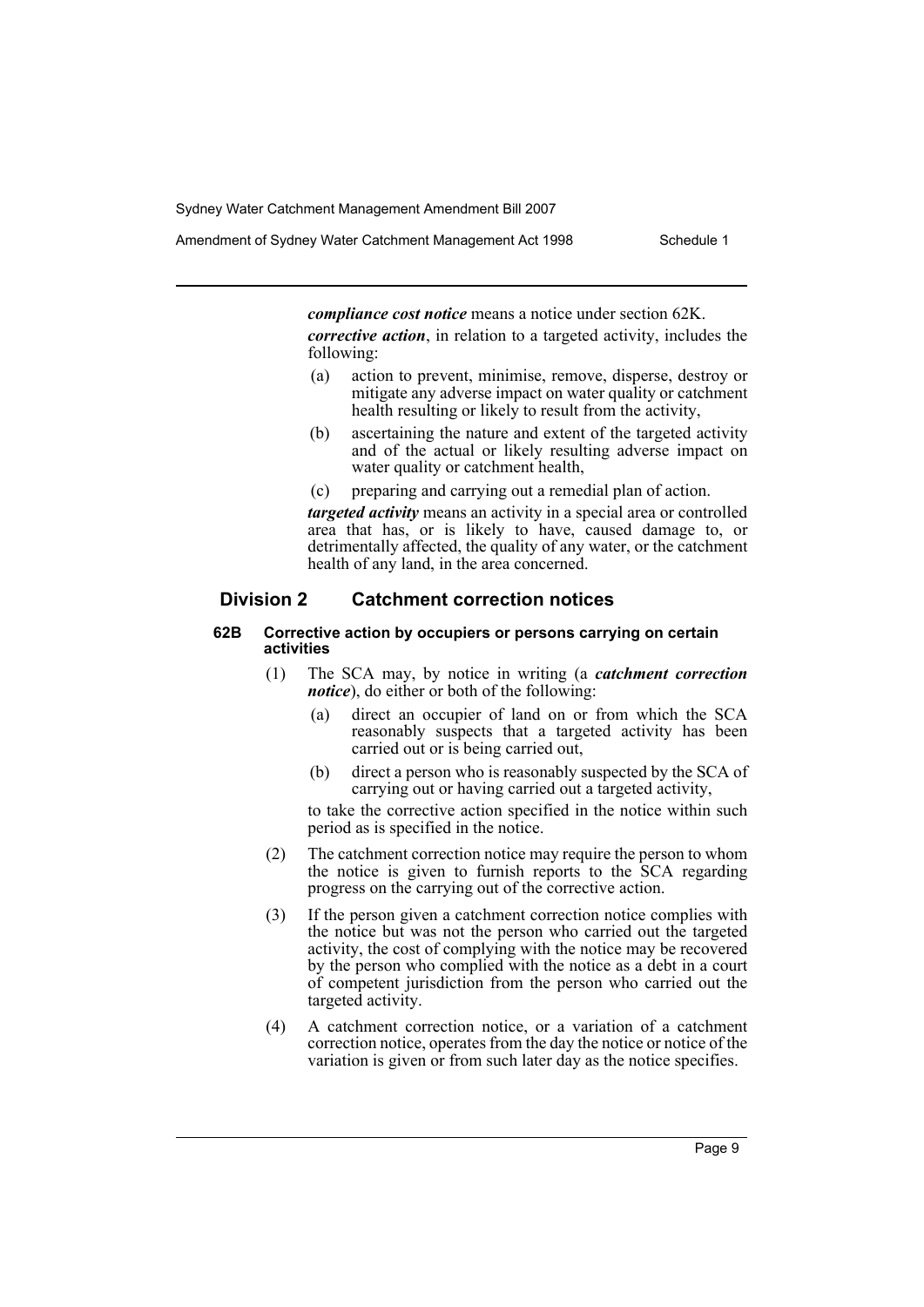Schedule 1 Amendment of Sydney Water Catchment Management Act 1998

(5) A person who, without reasonable excuse, does not comply with a catchment correction notice given to the person is guilty of an offence.

Maximum penalty:

- (a) in the case of a corporation—\$250,000 and, in the case of a continuing offence, a further penalty of \$30,000 for each day the offence continues, or
- (b) in the case of an individual—\$120,000 and, in the case of a continuing offence, a further penalty of \$15,000 for each day the offence continues.

### **62C Corrective action by public authorities**

- (1) If the SCA reasonably suspects that a targeted activity has been carried out or is being carried out, the SCA may, by notice in writing, direct a public authority to take such corrective action as is specified in the notice. The public authority is authorised and required to take that action.
- (2) If a public authority reasonably suspects that a targeted activity has been carried out or is being carried out, the public authority may take such corrective action as it considers necessary. The public authority is authorised to take that action, whether or not it is directed to take corrective action under subsection (1).
- (3) Notices may be given, and action may be taken, under this section whether or not a catchment correction notice has been given under section 62B, and (if such a notice has been given) whether or not the period specified in the notice under that section has expired.
- (4) A public authority may take corrective action under this section by itself or by its employees, agents or contractors.
- (5) In this section: *public authority* does not include a State owned corporation.

#### **62D Catchment correction notice may be given orally**

- (1) The SCA may, instead of giving a direction under this Division by notice in writing, cause the direction to be given orally by an authorised officer.
- (2) A direction given orally to a person ceases to have effect on the expiration of the period of 72 hours after the time it was given unless confirmed by the SCA by a written correction notice given to the person within that period.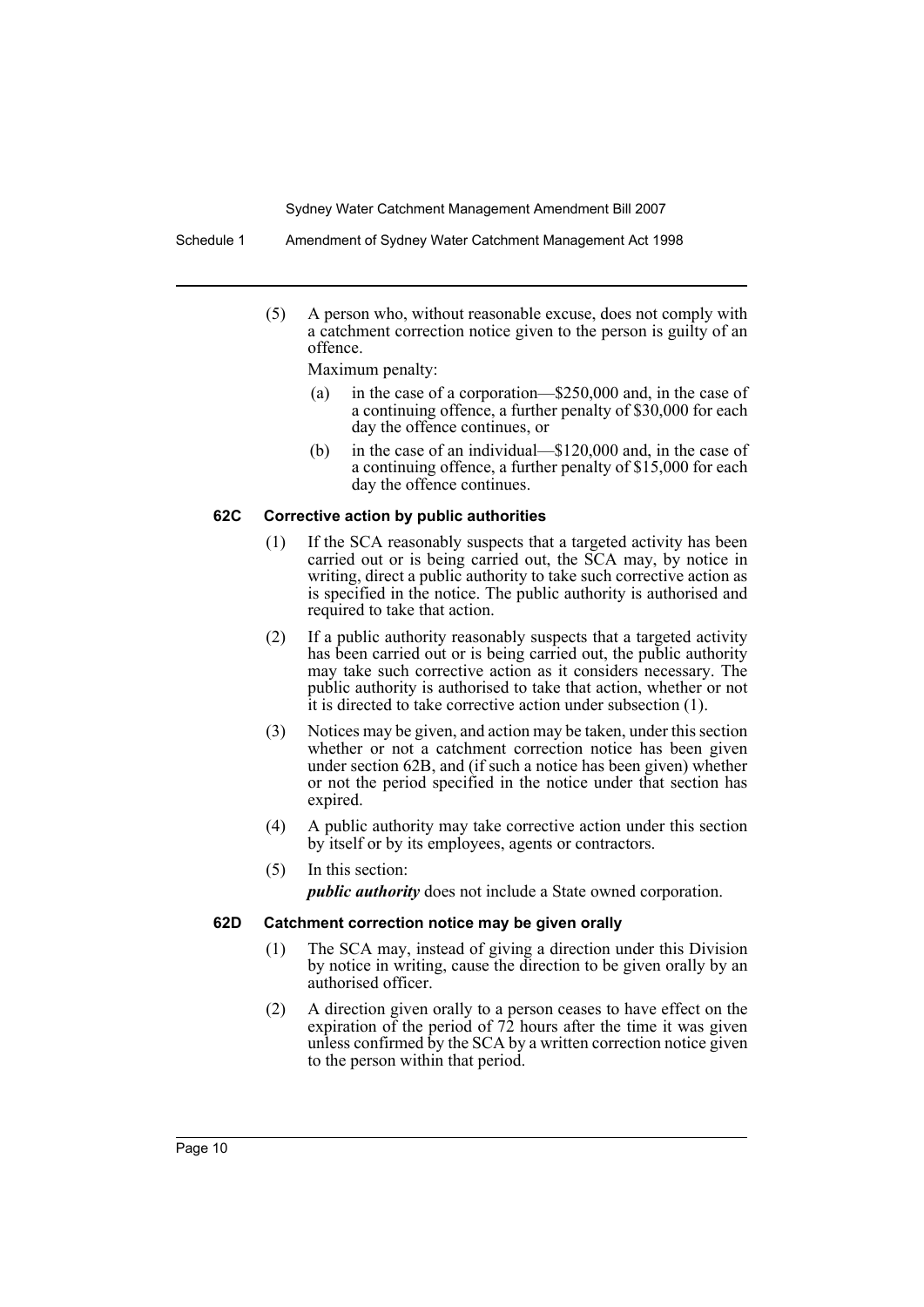(3) A direction given orally has the same effect as a direction given by notice in writing, and is taken to be a catchment correction notice.

#### **62E Fee for catchment correction notice**

- (1) The purpose of this section is to enable the SCA to recover the administrative costs of preparing and giving catchment correction notices.
- (2) A person who is given a catchment correction notice under section 62B must within 30 days after the notice is given pay the fee prescribed under section 94 of the *Protection of the Environment Operations Act 1997* to the SCA.
- (3) The SCA may:
	- (a) extend the time for payment of the fee, on the application of the person given the catchment correction notice, or
	- (b) waive payment of the whole or any part of the fee, on the SCA's own initiative or on the application of the person.
- (4) A person who does not pay the fee within the time required under this section is guilty of an offence. Maximum penalty: 200 penalty units.

### **Division 3 Catchment protection notices**

### **62F Preventive action**

- (1) This section applies when the SCA reasonably suspects that a targeted activity has been, will be or is being carried out on any land in a special area or a controlled area.
- (2) The SCA may, by notice in writing (a *catchment protection notice*), do either or both of the following:
	- (a) direct the occupier of the land,
	- (b) direct the person carrying on the activity,

to take such action, as is specified in the notice within such period (if any) as is specified in the notice, to ensure that either the targeted activity is not commenced, is no longer carried on, or if the targeted activity is permitted to be carried on in future, it is carried on in a manner that does not cause damage to, or detrimentally affect, the quality of any water, or the catchment health of any land, in the special area or controlled area.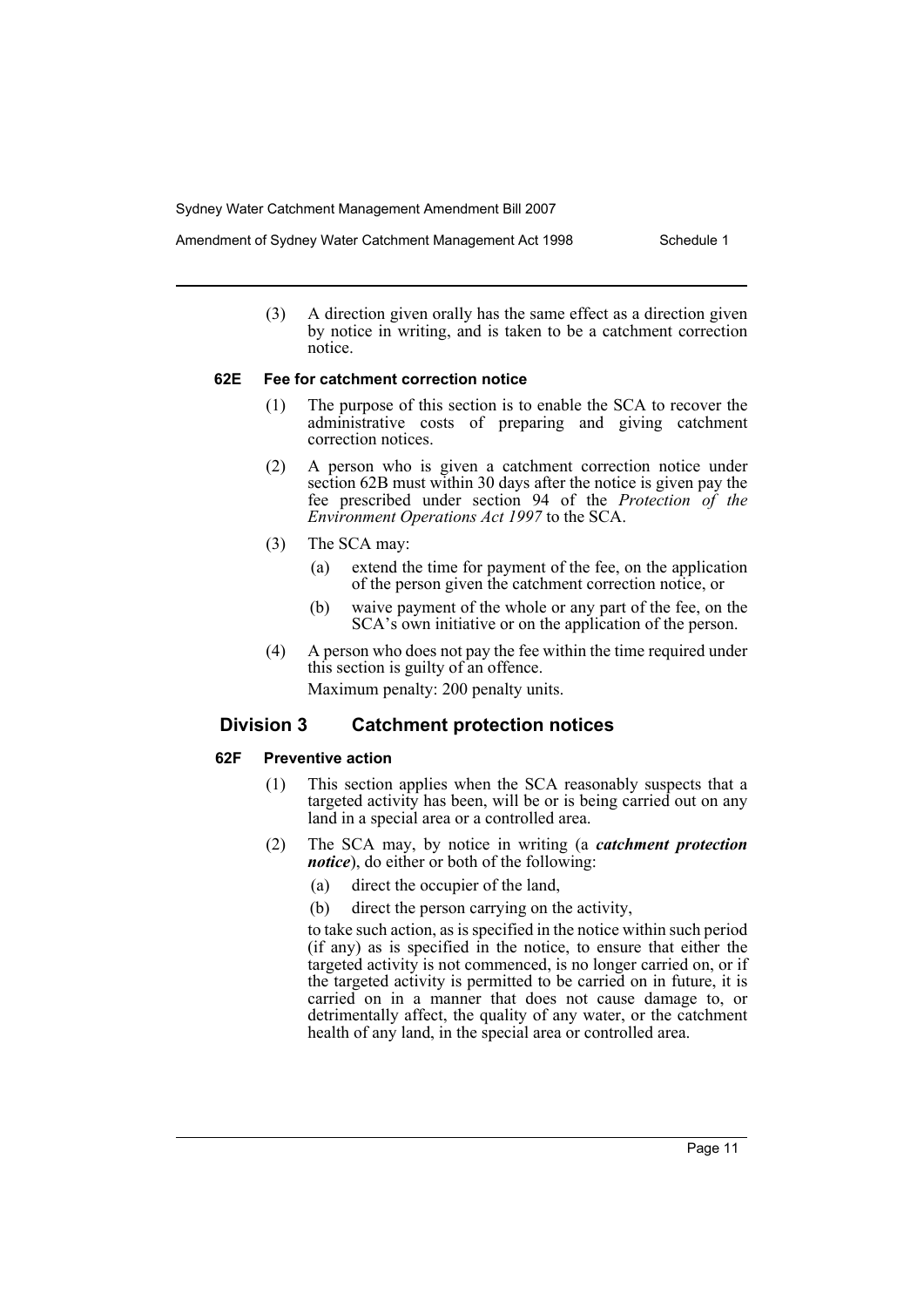Schedule 1 Amendment of Sydney Water Catchment Management Act 1998

- (3) The action to be taken may (without limitation) include any of the following:
	- (a) ceasing to carry on or not commencing to carry on an activity,
	- (b) carrying on an activity in a particular manner,
	- (c) carrying on an activity only during particular times,
	- (d) preparing and carrying out a plan of action to control, prevent or minimise any damage to, or detrimental effect on, the quality of any water, or the catchment health of any land, in the special area or controlled area.
- (4) If the occupier who is given a notice is not the person carrying on the targeted activity, the notice is taken to require the occupier to take all available steps to cause the action to be taken by the person carrying on the targeted activity.
- (5) A catchment protection notice may require the person to whom the notice is given to furnish reports to the SCA regarding progress on carrying out the action required to be taken by the notice.
- (6) A person who does not comply with a catchment protection notice given to the person is guilty of an offence. Maximum penalty:
	- (a) in the case of a corporation—\$250,000 and, in the case of a continuing offence, a further penalty of \$30,000 for each day the offence continues, or
	- (b) in the case of an individual—\$120,000 and, in the case of a continuing offence, a further penalty of \$15,000 for each day the offence continues.

#### **62G Action in event of failure to comply**

If a person does not comply with a catchment protection notice given to the person, the SCA may take action to cause the notice to be complied with by itself or by its employees, agents or contractors.

#### **62H Commencement of operation of catchment protection notice or variation of catchment protection notice**

- (1) A catchment protection notice, or a variation of a catchment protection notice, operates from the day the notice or notice of the variation is given or from such later day as the notice specifies.
- (2) If an appeal is made against a catchment protection notice or the variation of a catchment protection notice and the Land and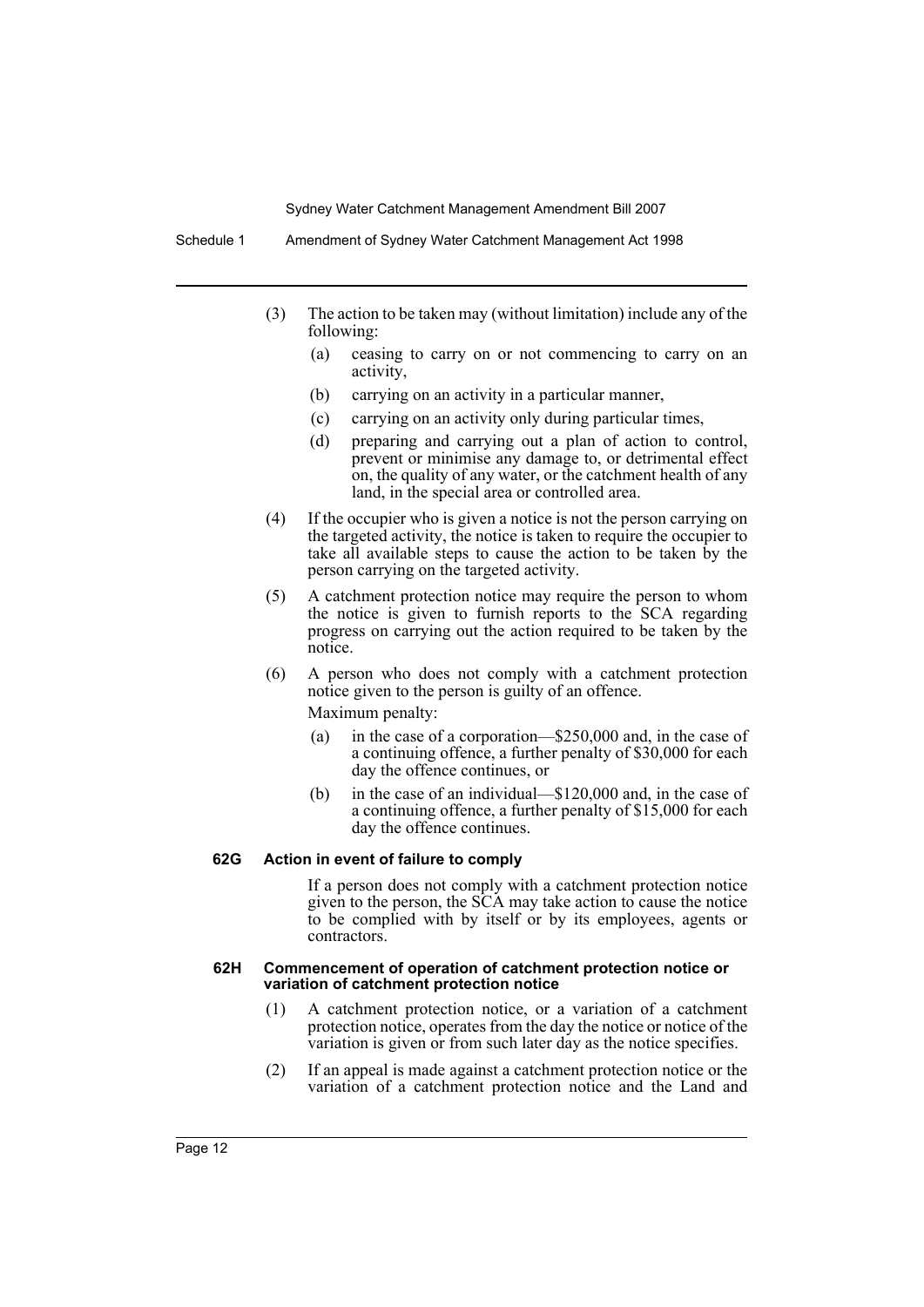Amendment of Sydney Water Catchment Management Act 1998 Schedule 1

Environment Court directs that the notice is stayed, the notice or variation does not operate until the stay ceases to have effect or the Land and Environment Court confirms the notice or the appeal is withdrawn, whichever first occurs.

### **62I Fee for catchment protection notice**

- (1) The purpose of this section is to enable the SCA to recover the administrative costs of preparing and giving catchment protection notices.
- (2) A person who is given a catchment protection notice must within 30 days after the notice is given pay the fee prescribed under section 94 of the *Protection of the Environment Operations Act 1997* to the SCA.
- (3) The SCA may:
	- (a) extend the time for payment of the fee, on the application of the person given the notice, or
	- (b) waive payment of the whole or any part of the fee, on the SCA's own initiative or on the application of the person.
- (4) The fee is not payable during the currency of an appeal against the catchment protection notice.
- (5) If the decision of the Land and Environment Court on an appeal does not invalidate the catchment protection notice, the fee is payable within 30 days of the decision.
- (6) A person who does not pay the fee within the time required under this section is guilty of an offence. Maximum penalty: 200 penalty units.

### **62J Appeals against catchment protection notices**

- (1) A person served with a catchment protection notice may, within 21 days (or such other period as is prescribed by the regulations) after being served with the notice, appeal to the Land and Environment Court against the notice.
- (2) The lodging of an appeal does not, except to the extent that the Land and Environment Court otherwise directs in relation to the appeal, operate to stay the notice appealed against.
- (3) There is no appeal against a decision not to extend the time for complying with a catchment protection notice.
- (4) For the purposes of this section, a *catchment protection notice* includes a notice that varies a catchment protection notice.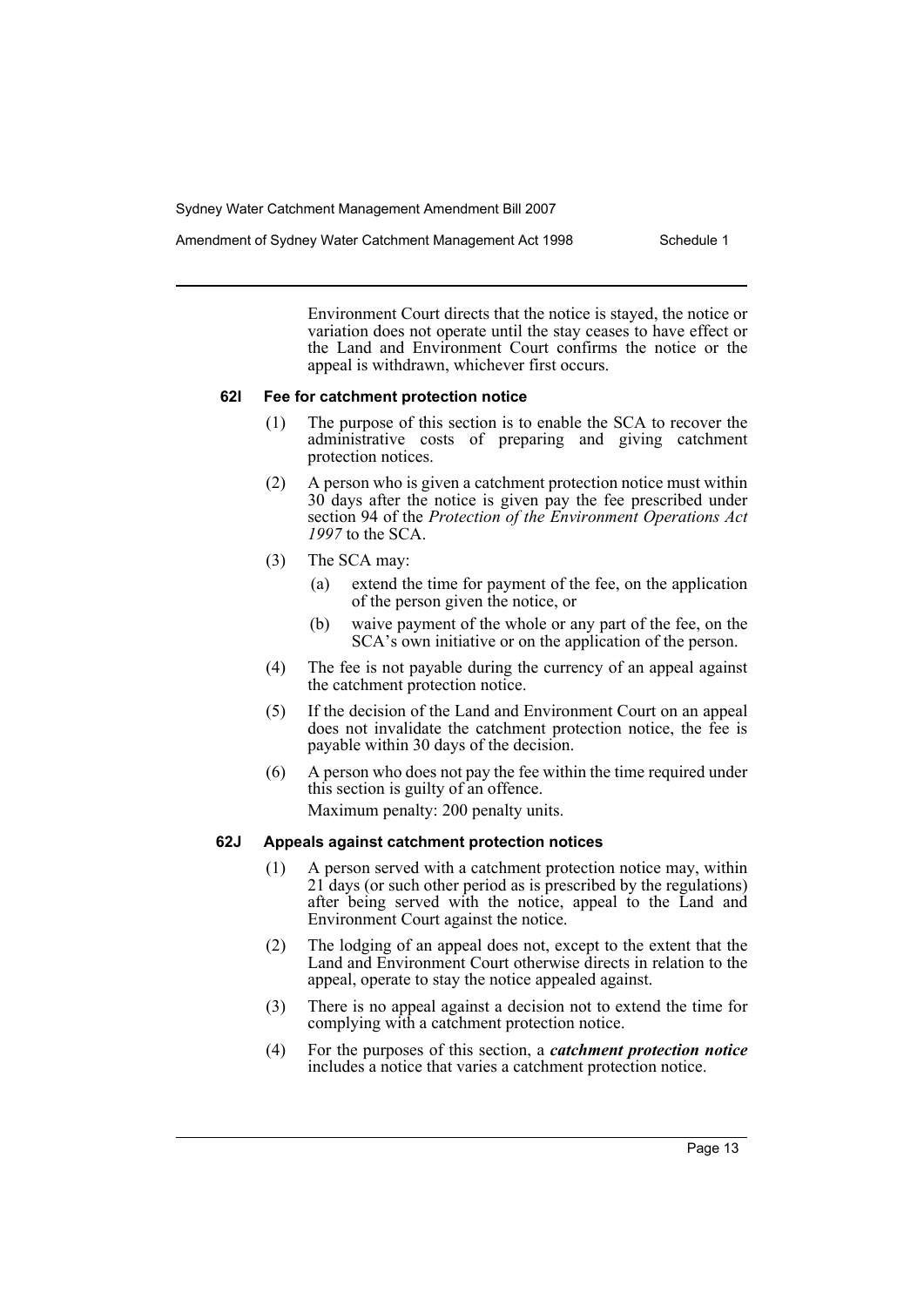Schedule 1 Amendment of Sydney Water Catchment Management Act 1998

### **Division 4 Compliance costs**

#### **62K Compliance cost notices**

- (1) The SCA may, by notice in writing, require a person to whom a catchment correction notice has been given to pay all or any reasonable costs and expenses incurred by the SCA in connection with:
	- (a) monitoring action required to be taken by the notice, and
	- (b) ensuring that the notice is complied with, and
	- (c) any other associated matters.
- (2) A public authority that takes corrective action under section 62C may, by notice in writing, require:
	- (a) the occupier of the land on or from which the authority reasonably suspects that the targeted activity was carried out, or
	- (b) the person who is reasonably suspected by the authority of having carried out the targeted activity,

or both, to pay all or any reasonable costs and expenses incurred by it in connection with the corrective action.

(3) If the SCA takes action under section 62G because a catchment protection notice is not complied with, the SCA may, by notice in writing, require the person to whom the catchment protection notice was given to pay all or any reasonable costs and expenses incurred by it in taking the action.

#### **62L Recovery of amounts**

- (1) The SCA or a public authority may recover any unpaid amounts specified in a compliance cost notice as a debt in a court of competent jurisdiction.
- (2) If the person given a compliance cost notice complies with the notice but was not the person who carried out the targeted activity, the cost of complying with the notice may be recovered by the person who complied with the notice as a debt in a court of competent jurisdiction from the person who carried out the targeted activity.

#### **62M Registration of compliance cost notices in relation to land**

(1) If a compliance cost notice has been given by the SCA or a public authority to a person, the SCA or the public authority may apply to the Registrar-General for registration of the notice in relation to any land owned by the person.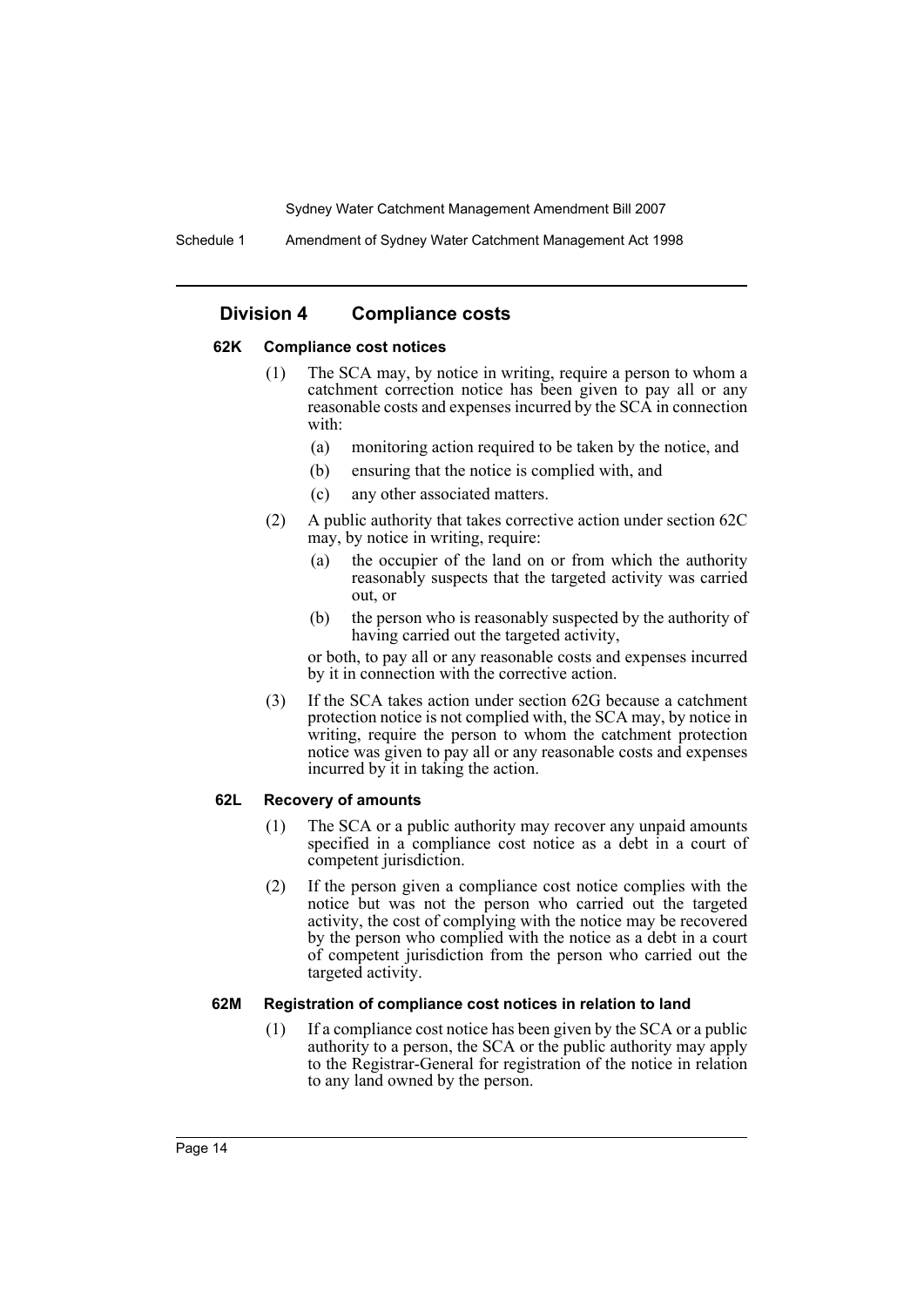- Amendment of Sydney Water Catchment Management Act 1998 Schedule 1
	- (2) An application under this section must define the land to which it relates.
	- (3) The Registrar-General must, on application under this section and lodgment of a copy of the compliance cost notice, register the notice in relation to the land in such manner as the Registrar-General thinks fit.
	- (4) If the notice relates to land under the provisions of the *Real Property Act 1900*, the notice is to be registered under that Act.

#### **62N Charge on land subject to compliance cost notice**

- (1) This section applies where a compliance cost notice is registered under section 62M, on the application of the SCA or a public authority, in relation to particular land owned by a person.
- (2) There is created by force of this section, on the registration of the notice, a charge on the land in relation to which the notice is registered to secure the payment to the SCA or the public authority of the amount specified in the notice.
- (3) Such a charge ceases to have effect in relation to the land:
	- (a) on payment to the SCA or the public authority of the amount concerned, or
	- (b) on the sale or other disposition of the land with the written consent of the SCA or the public authority, or
	- (c) on the sale of the land to a purchaser in good faith for value who, at the time of the sale, has no notice of the charge,

whichever first occurs.

- (4) Such a charge is subject to every charge or encumbrance to which the land was subject immediately before the notice was registered.
- (5) Such a charge is not affected by any change of ownership of the land, except as provided by subsection (3).
- (6) If:
	- (a) such a charge is created on land of a particular kind and the provisions of any law of the State provide for the registration of title to, or charges over, land of that kind, and
	- (b) the charge is so registered,

a person who purchases or otherwise acquires the land after the registration of the charge is, for the purposes of subsection (3), taken to have notice of the charge.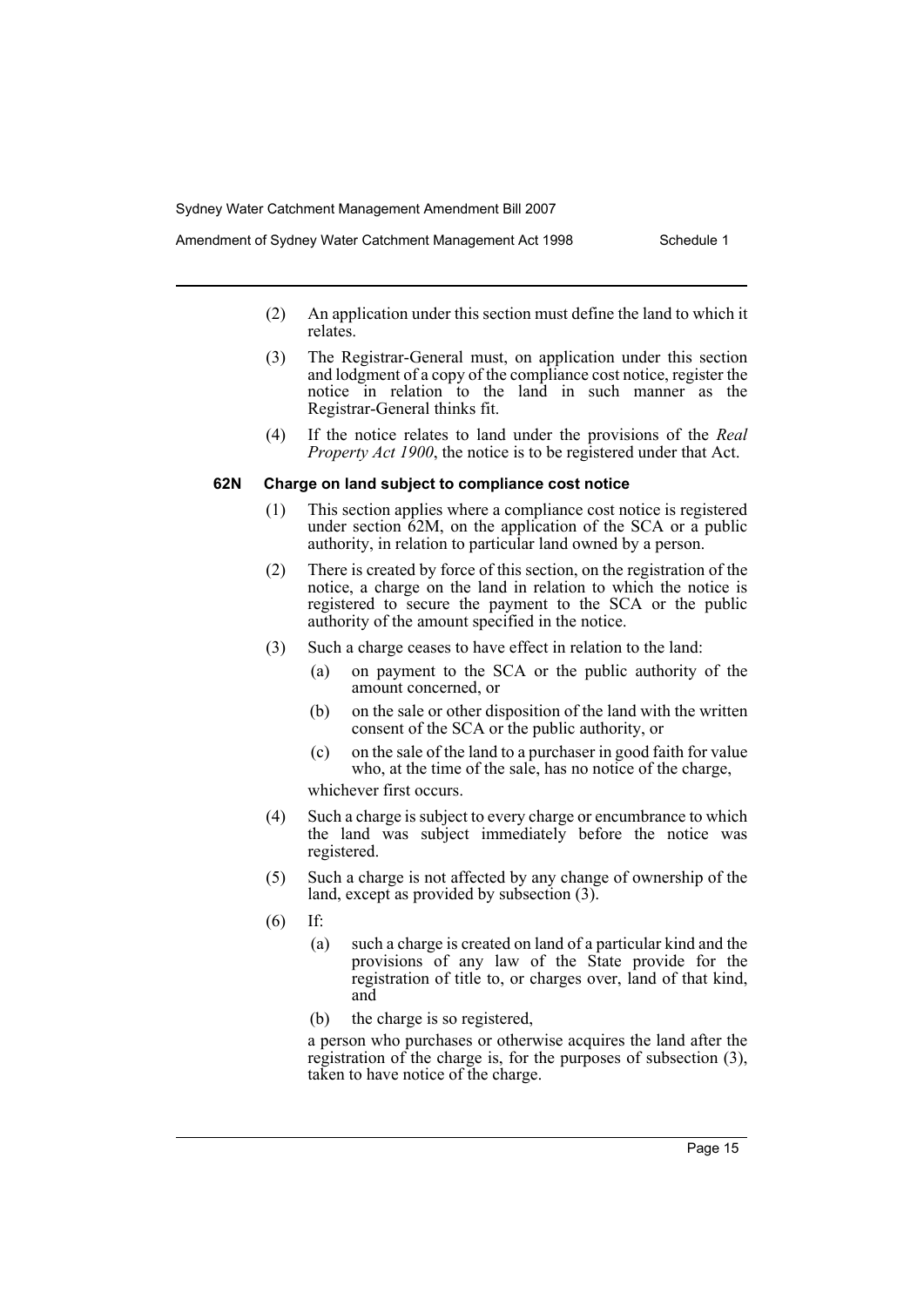- (7) The regulations may make provision for or with respect to the removal of a charge under this section.
- (8) The SCA or a public authority may, by notice in writing, require the person to whom the compliance cost notice was given to pay all or any of the reasonable costs and expenses incurred by the SCA or the public authority in respect of the lodgment or registration of the compliance cost notice and the registration of any resulting charge (including the costs of discharging the charge). The SCA or the public authority may recover any unpaid amounts specified in the notice as a debt in a court of competent jurisdiction.

### **Division 5 Miscellaneous**

### **62O Multiple notices**

More than one notice under a provision of this Part may be given to the same person.

### **62P Revocation or variation**

- (1) A notice given under this Part may be revoked or varied by a subsequent notice or notices.
- (2) A notice may be varied by modification of, or addition to, its terms and specifications.
- (3) Without limiting the above, a notice may be varied by extending the time for complying with the notice.
- (4) A notice given by the SCA may be revoked only by the SCA and a notice given by a public authority may be revoked only by the public authority.
- (5) A fee is not payable for the variation of a notice under this Part.

### **62Q Obstruction of persons**

A person who wilfully delays or obstructs:

(a) a person who is carrying out any action in compliance with a catchment correction notice or a catchment protection notice, or another person authorised by the person to carry it out, or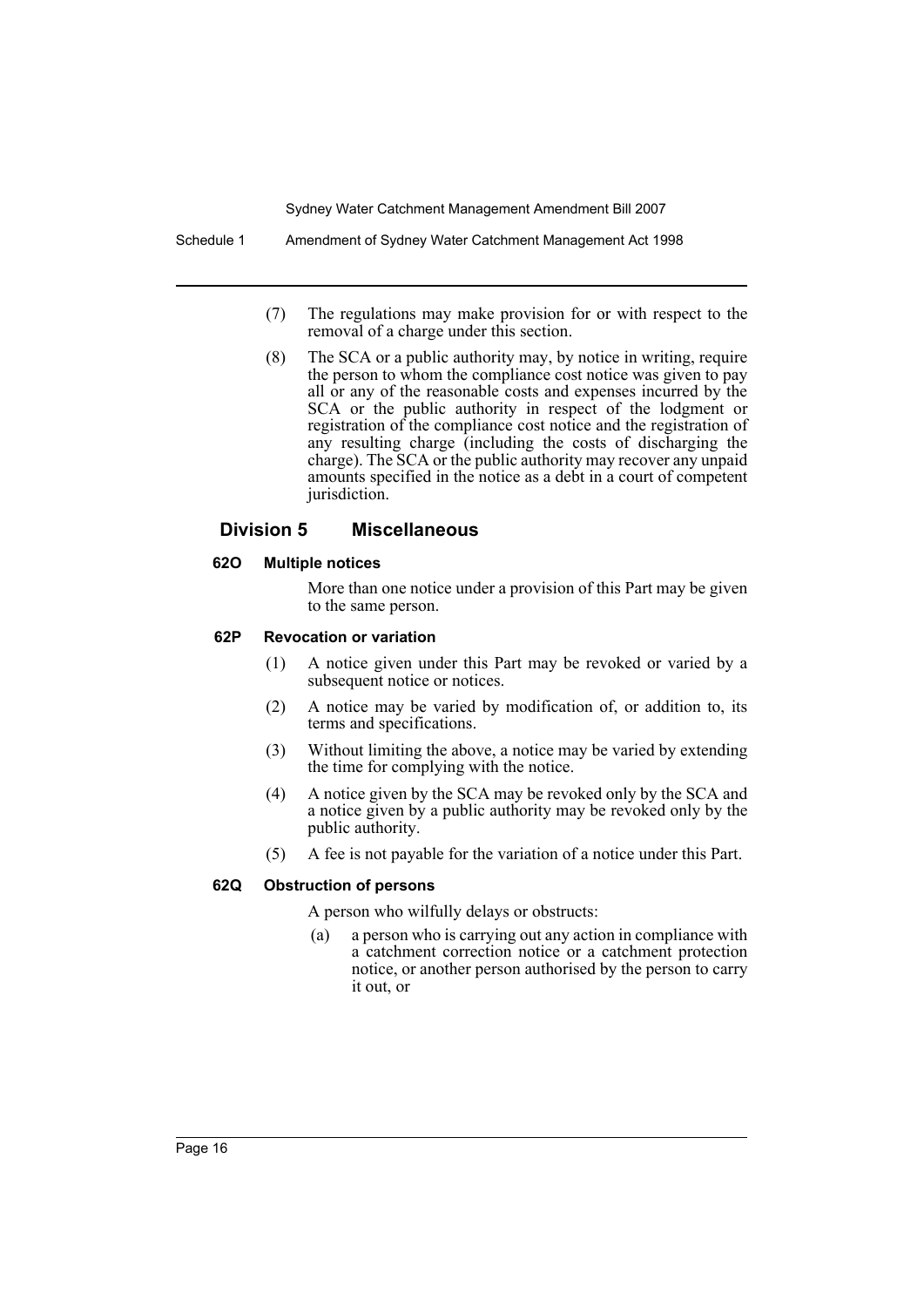(b) a public authority that is taking corrective action under section 62C, or any person authorised by the public authority to take corrective action under section  $62\overline{C}$ ,

is guilty of an offence.

Maximum penalty:

- (a) in the case of a corporation—\$250,000 and, in the case of a continuing offence, a further penalty of \$30,000 for each day the offence continues, or
- (b) in the case of an individual—\$120,000 and, in the case of a continuing offence, a further penalty of \$15,000 for each day the offence continues.

# **Part 6B Requirements to provide information**

#### **62R Power of authorised officers to require answers**

- (1) An authorised officer may require a person whom the authorised officer suspects on reasonable grounds to have knowledge of matters in respect of determining whether there has been compliance with or a contravention of this Act or the regulations or any notice issued under this Act to answer questions in relation to those matters.
- (2) The SCA may, by notice in writing, require a corporation to nominate, in writing within the time specified in the notice, a director or officer of the corporation to be the corporation's representative for the purpose of answering questions under this section.
- (3) Answers given by a person nominated under subsection (2) bind the corporation.
- (4) A person must not:
	- (a) fail or refuse to comply with a requirement under subsection  $(1)$  or  $(2)$ , or
	- (b) in purported compliance with such a requirement, give an answer that is false or misleading in a material particular. Maximum penalty:
	- (a) in the case of a corporation—\$250,000 and, in the case of a continuing offence, a further penalty of \$30,000 for each day the offence continues, or
	- (b) in the case of an individual—\$120,000 and, in the case of a continuing offence, a further penalty of \$15,000 for each day the offence continues.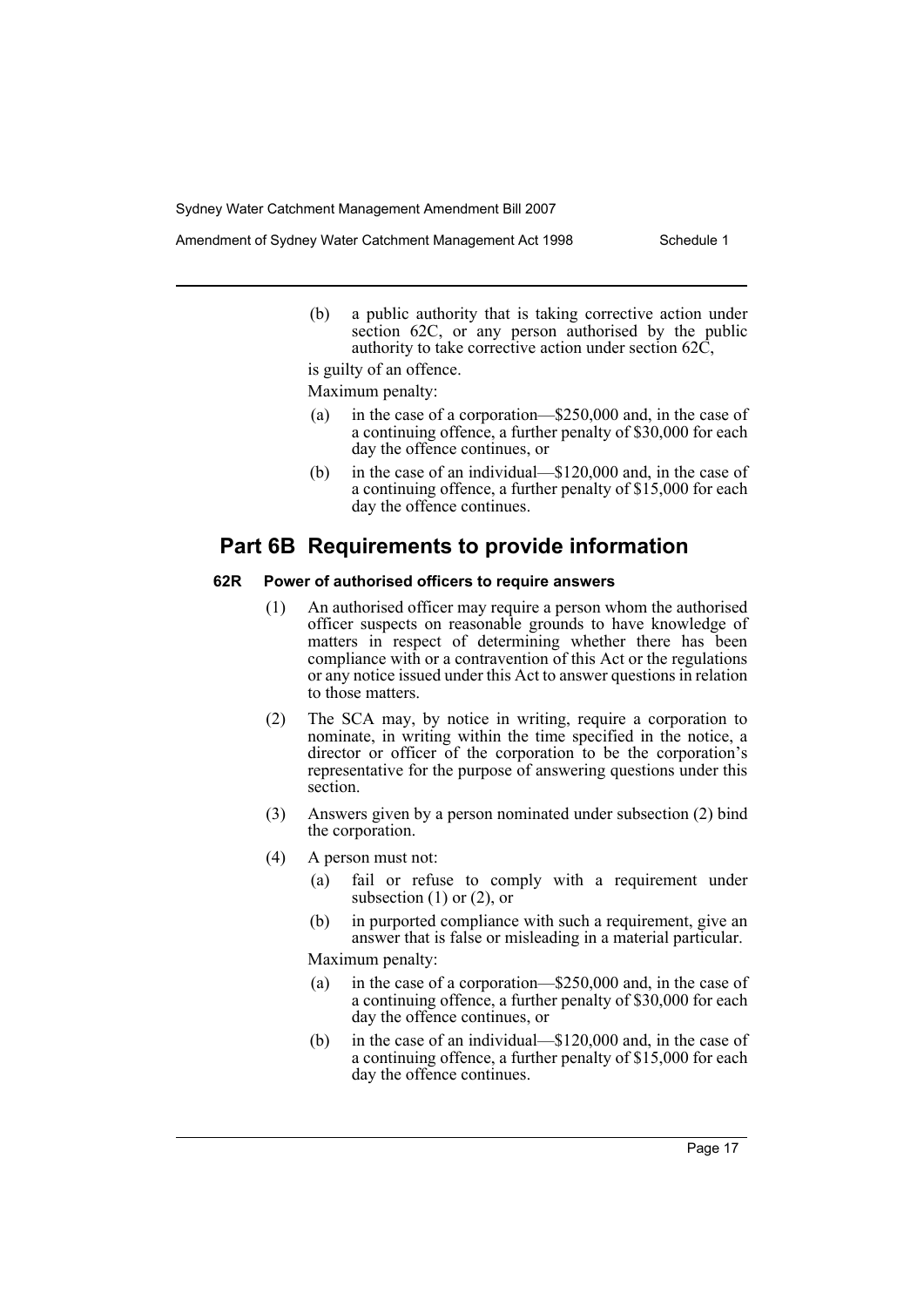Schedule 1 Amendment of Sydney Water Catchment Management Act 1998

- (5) An authorised officer may, by notice in writing, require a person to attend at a specified place and time to answer questions under this section if attendance at that place is reasonably required in order that the questions can be properly put and answered.
- (6) The place and time at which a person may be required to attend under subsection (5) is to be:
	- (a) a place and time nominated by the person, or
	- (b) if the place and time nominated is not reasonable in the circumstances or a place and time is not nominated by the person, a place and time nominated by the authorised officer that is reasonable in the circumstances.

### **62S Requirement to provide information and records**

- (1) The SCA may, by notice in writing given to a person, require the person to furnish to it such information or records (or both) as it requires by the notice in connection with determining whether there has been compliance with or a contravention of this Act or the regulations or any notice issued under this Act.
- (2) A person must not:
	- (a) fail or refuse to comply with a requirement under subsection (1), or
	- (b) in purported compliance with such a requirement, give information, or provide a record, that is false or misleading in a material particular.

Maximum penalty:

- (a) in the case of a corporation—\$250,000 and, in the case of a continuing offence, a further penalty of \$30,000 for each day the offence continues, or
- (b) in the case of an individual—\$120,000 and, in the case of a continuing offence, a further penalty of \$15,000 for each day the offence continues.

### **62T Provisions relating to records**

- (1) A notice under this Part may require a person to furnish only existing records that are in the person's possession or that are within the person's power to obtain lawfully.
- (2) The SCA may take copies of any record furnished to it under this Part.
- (3) If any record required to be furnished under this Part is in electronic, mechanical or other form, the notice is taken to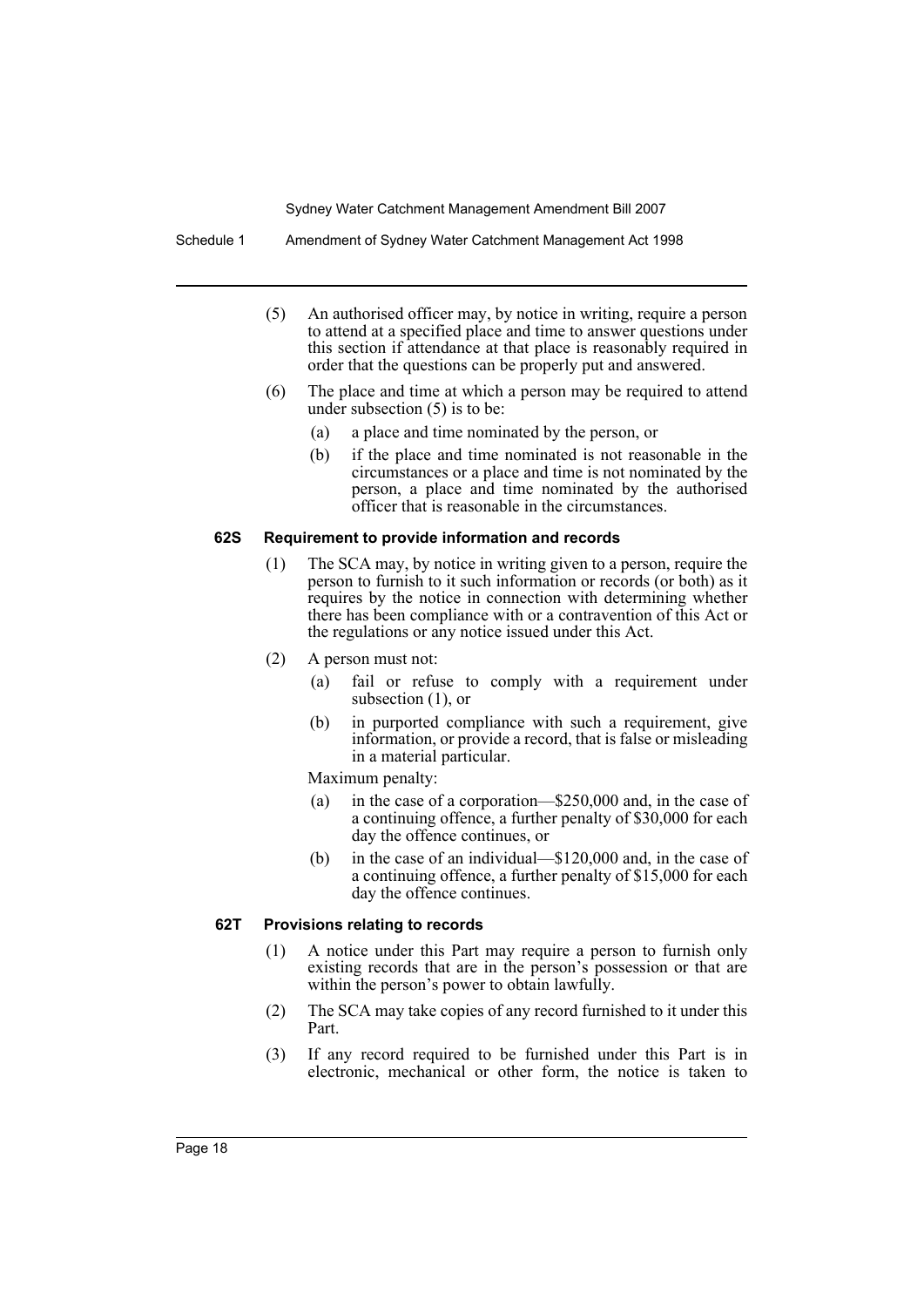Amendment of Sydney Water Catchment Management Act 1998 Schedule 1

require the record to be furnished in written form, unless the notice otherwise provides.

#### **62U Requirement to state name and address or produce driver licence**

- (1) An authorised officer may require a person whom the authorised officer suspects on reasonable grounds to be offending against this Act or the regulations to state the person's full name and residential address.
- (2) An authorised officer may require the driver of a motor vehicle in the catchment area to produce his or her driver licence and to state his or her full name and residential address.
- (3) An authorised officer may request a person who is required under this section to state his or her full name and residential address to provide proof of the name and address. It is not an offence under this section to fail to comply with any such request.
- (4) A person must not:
	- (a) fail or refuse to comply with a requirement under subsection  $(1)$  or  $(2)$ , or
	- (b) in purported compliance with such a requirement, state a name that is not the person's name or an address that is not the person's residential address or produce the driver licence of another person.

Maximum penalty: 100 penalty units.

#### **62V Requirement for owner of motor vehicle and others to give information**

- (1) If the SCA or an authorised officer suspects on reasonable grounds that the driver of a motor vehicle has committed an offence against this Act or the regulations, the SCA or the authorised officer may:
	- (a) require the owner of the vehicle, or the person in whose name it is registered, or the person having the custody of the vehicle, to give information (which must, if so required, be given in the form of a statement in writing, signed by that owner or person) as to the name and residential address of the driver, or
	- (b) require any other person to give any information which is in that other person's power to give and which may lead to the identification of the driver.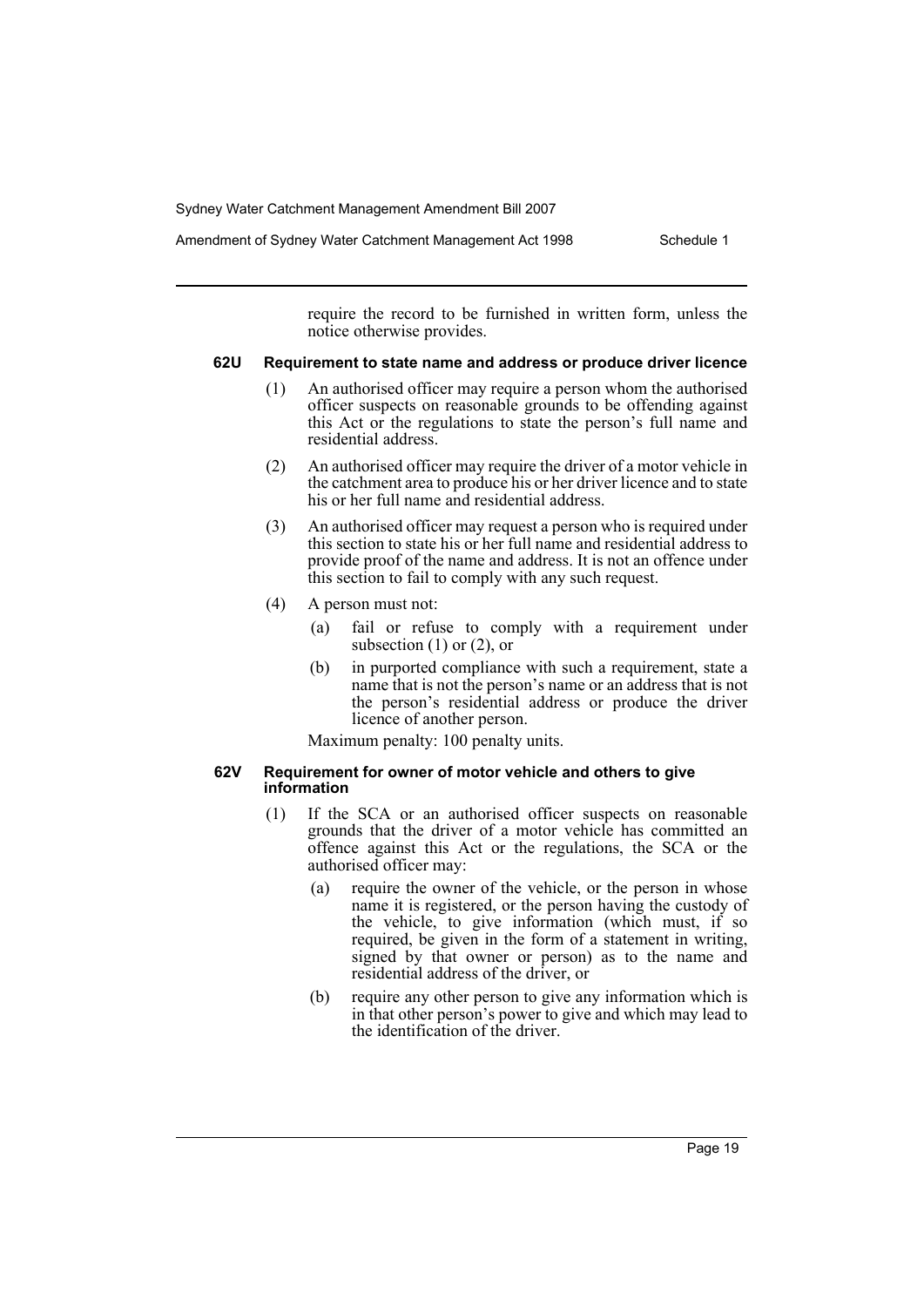- (2) A person must not:
	- (a) fail or refuse to comply with a requirement under subsection (1), or
	- (b) in purported compliance with such a requirement, give any information that is false or misleading in a material particular.

Maximum penalty: 100 penalty units.

- (3) In a prosecution for an offence in respect of a failure or refusal to comply with a requirement under subsection (1) (a), it is a defence if the defendant proves to the satisfaction of the court that the defendant did not know and could not with reasonable diligence have ascertained the name or residential address of the driver concerned, or both, as the case may require.
- (4) If a statement in writing purporting to be furnished under subsection (1) (a) and to contain particulars of the name and residential address of the driver of a motor vehicle at the time of commission of an alleged offence against this Act or the regulations is produced in any court in proceedings against the person named in the statement as the driver for the offence, the statement is, if that person does not appear before the court, evidence without proof of signature that the person was the driver of the vehicle at that time.

#### **62W Provisions relating to requirements to furnish records, information or answer questions**

- (1) A person is not guilty of an offence of failing to comply with a requirement under this Part to furnish records or information or to answer a question unless the person was warned on the relevant occasion that a failure to comply is an offence.
- (2) A person is not excused from a requirement under this Part to furnish records or information or to answer a question on the ground that the record, information or answer might incriminate the person or make the person liable to a penalty.
- (3) However, any information furnished or answer given by a natural person in compliance with a requirement under this Part is not admissible in evidence against the person in criminal proceedings (except proceedings for an offence under this Part) if:
	- (a) the person objected at the time to doing so on the ground that it might incriminate the person, or
	- (b) the person was not warned on the relevant occasion that the person may object to furnishing the information or giving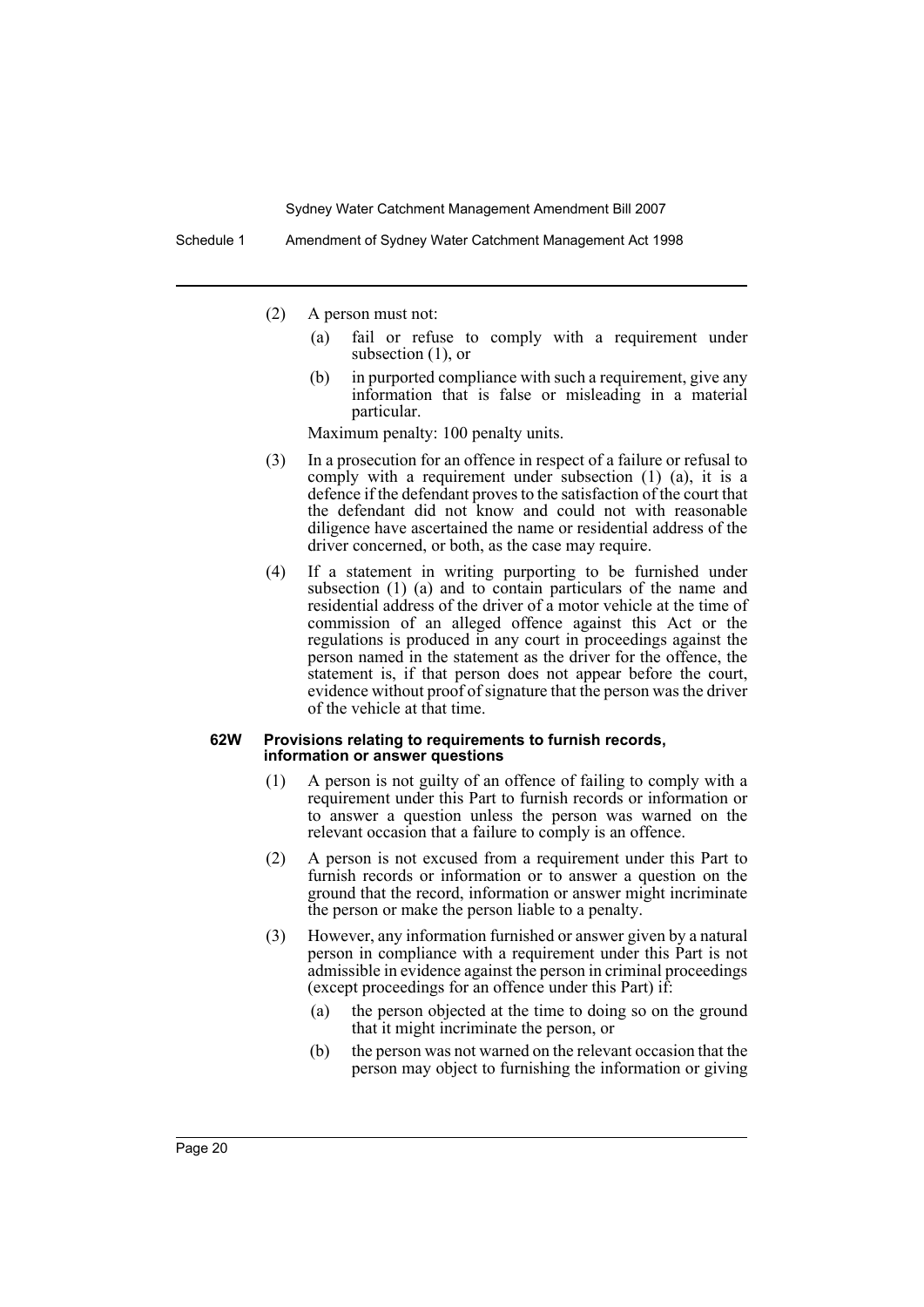Amendment of Sydney Water Catchment Management Act 1998 Schedule 1

the answer on the ground that it might incriminate the person.

- (4) Any record furnished by a person in compliance with a requirement under this Part is not inadmissible in evidence against the person in criminal proceedings on the ground that the record might incriminate the person.
- (5) Further information obtained as a result of a record or information furnished or of an answer given in compliance with a requirement under this Part is not inadmissible on the ground:
	- (a) that the record or information had to be furnished or the answer had to be given, or
	- (b) that the record or information furnished or answer given might incriminate the person.
- (6) This section extends to a requirement under this Part to state a person's name and address.

### **62X Revocation or variation**

- (1) A notice given under this Part may be revoked or varied by a subsequent notice or notices.
- (2) A notice may be varied by modification of, or addition to, its terms and specifications.
- (3) Without limiting the above, a notice may be varied by extending the time for complying with the notice.
- (4) A notice may be revoked or varied only by the person who gave it.

#### **[25] Section 63 Illegal diversion of water**

Omit the penalty provision. Insert instead:

Maximum penalty:

- (a) in the case of a corporation—\$250,000 and, in the case of a continuing offence, a further penalty of \$30,000 for each day the offence continues, or
- (b) in the case of an individual—\$120,000 and, in the case of a continuing offence, a further penalty of \$15,000 for each day the offence continues.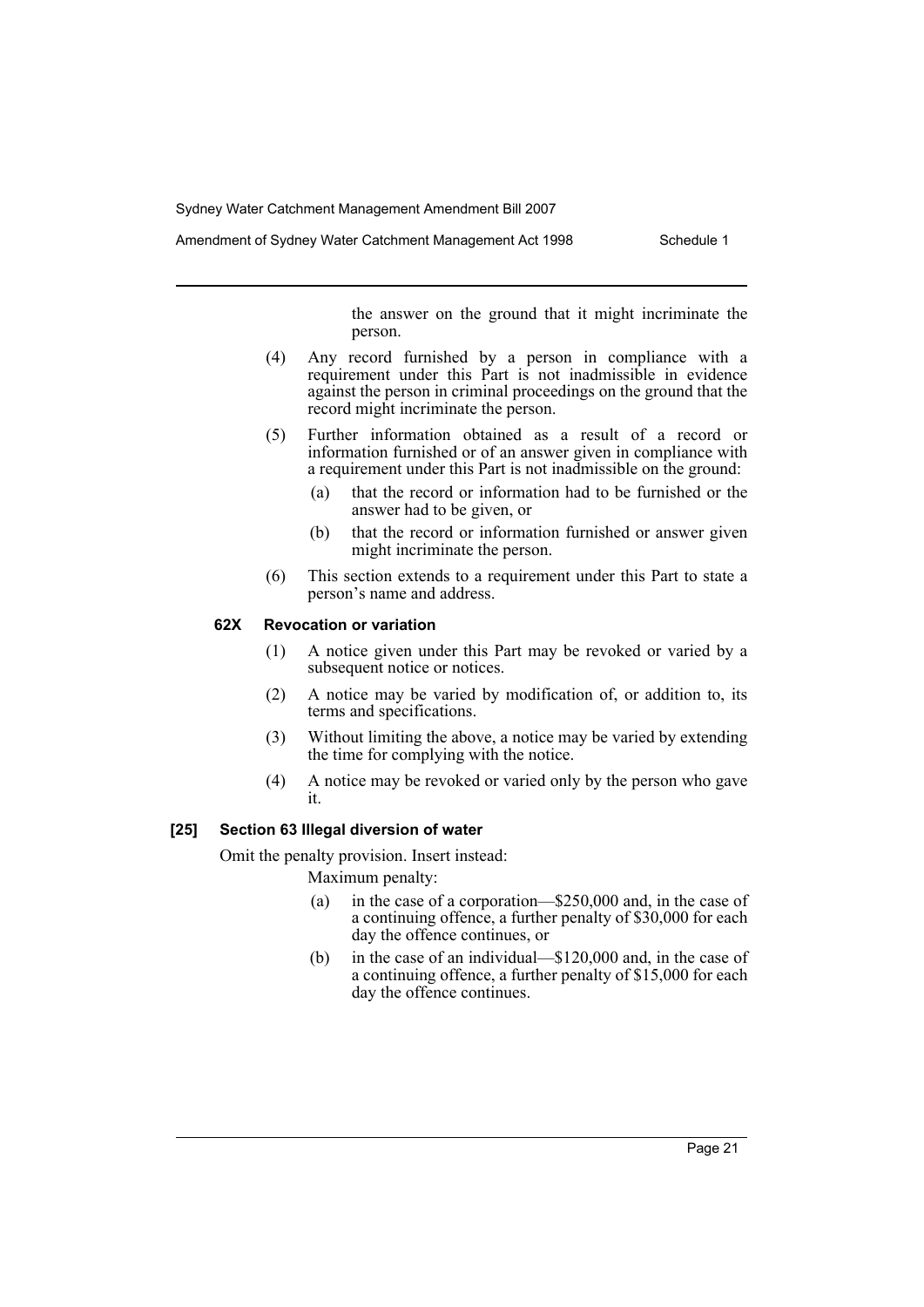Schedule 1 Amendment of Sydney Water Catchment Management Act 1998

#### **[26] Section 64 Offence to discharge into works**

Omit the penalty provision from section 64 (1). Insert instead:

Maximum penalty:

- (a) in the case of a corporation—\$250,000 and, in the case of a continuing offence, a further penalty of \$30,000 for each day the offence continues, or
- (b) in the case of an individual—\$120,000 and, in the case of a continuing offence, a further penalty of \$15,000 for each day the offence continues.

### **[27] Sections 64A and 64B**

Insert after section 64:

### **64A Obstruction of authorised officer**

A person must not:

- (a) obstruct, hinder or interfere with an authorised officer in the exercise of the officer's functions under this Act or the regulations, or
- (b) impersonate an authorised officer.

Maximum penalty:

- (a) in the case of a corporation—\$250,000, or
- (b) in the case of an individual—\$120,000.

#### **64B Offences by corporations**

- (1) If a corporation contravenes, whether by act or omission, any provision of this Act or the regulations, each person who is a director of the corporation or who is concerned in the management of the corporation is taken to have contravened the same provision, unless the person satisfies the court that:
	- (a) the person was not in a position to influence the conduct of the corporation in relation to its contravention of the provision, or
	- (b) the person, if in such a position, used all due diligence to prevent the contravention by the corporation.
- (2) A person may be proceeded against and convicted under a provision pursuant to this section whether or not the corporation has been proceeded against or been convicted under that provision.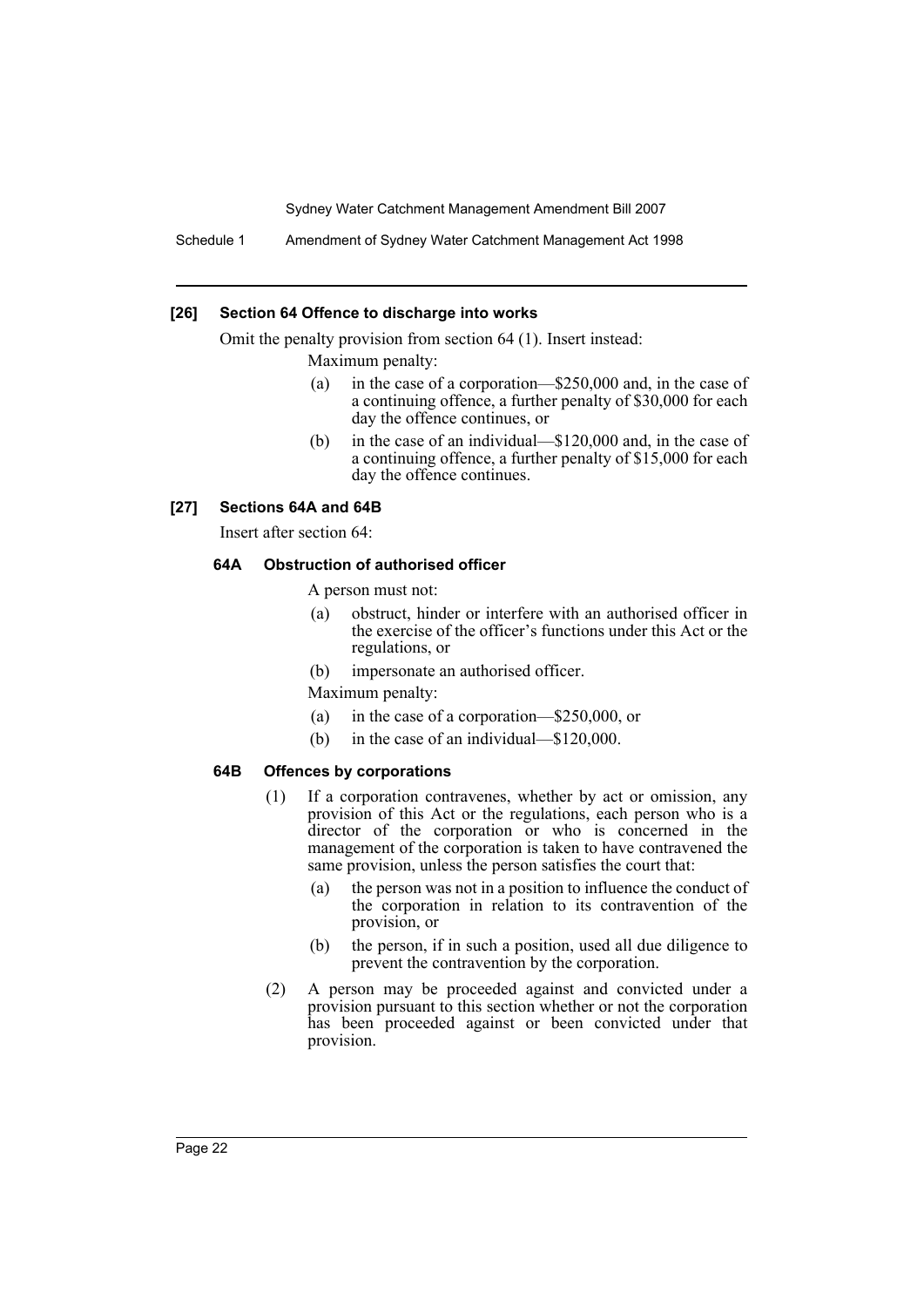- (3) Nothing in this section affects any liability imposed on a corporation for an offence committed by the corporation against this Act or the regulations.
- (4) Without limiting any other law or practice regarding the admissibility of evidence, evidence that an officer, employee or agent of a corporation (while acting in his or her capacity as such) had, at any particular time, a particular state of mind, is evidence that the corporation had that state of mind.
- (5) In this section, the *state of mind* of a person includes:
	- (a) the knowledge, intention, opinion, belief or purpose of the person, and
	- (b) the person's reasons for the intention, opinion, belief or purpose.

### **[28] Section 68 Disposal of proceedings for offences**

Omit "Supreme Court" from section 68 (1) (b). Insert instead "Land and Environment Court".

### **[29] Section 68 (2)**

Omit "100 penalty units". Insert instead "200 penalty units".

### **[30] Section 69 Time within which proceedings may be commenced**

Omit "any officer of the Authority who is designated by the Authority" from the definition of *authorised officer* in section 69 (5).

Insert instead "a member of staff of the Sydney Catchment Authority Division who is designated by the SCA".

#### **[31] Parts 7A and 7B**

Insert after section 69:

# **Part 7A Evidentiary matters**

### **69A Onus of proof of certain matters**

In any proceedings under this Act, the onus of proving that a person had a reasonable excuse or lawful excuse (as referred to in any provision of this Act or the regulations) lies with the defendant.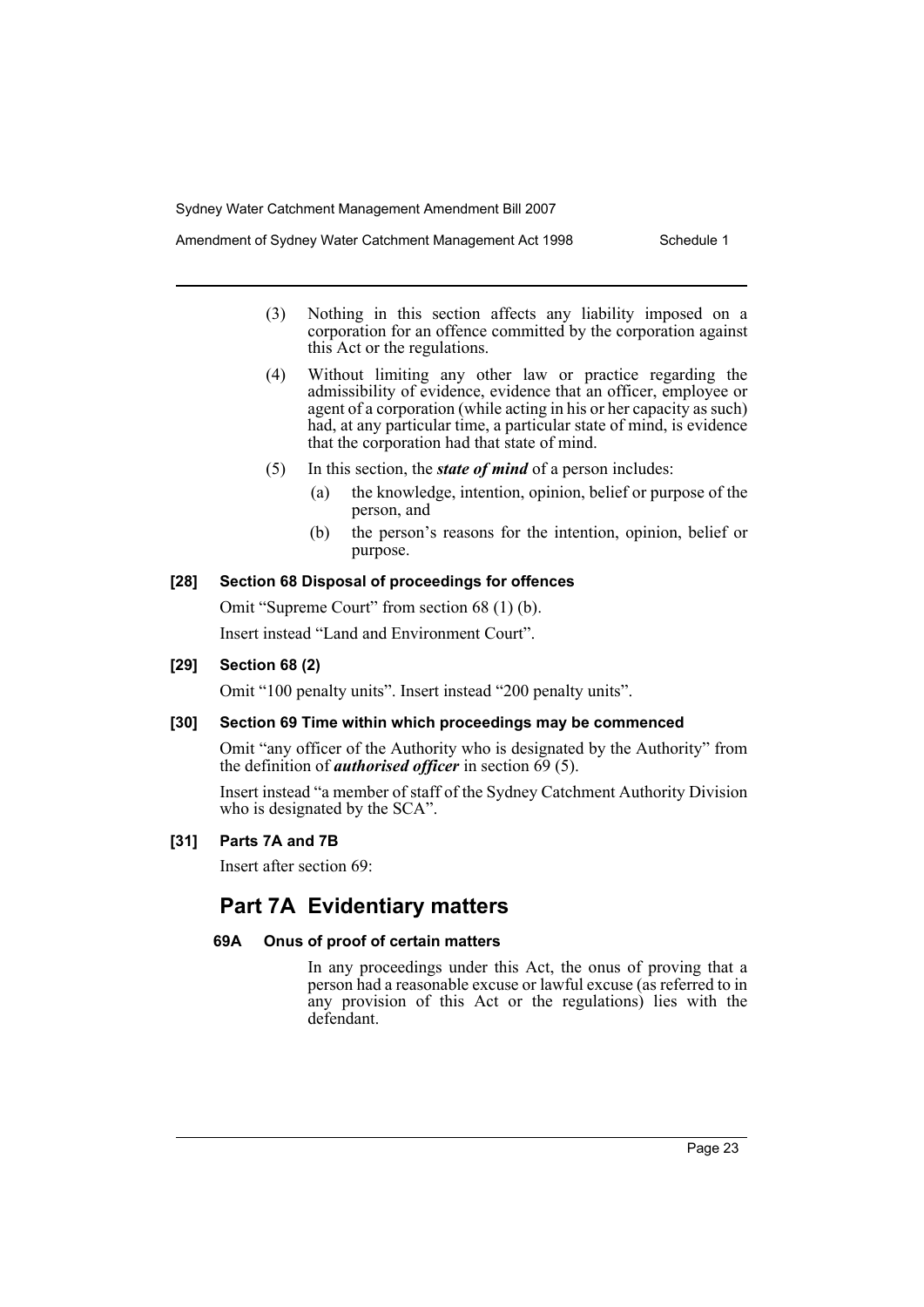Schedule 1 Amendment of Sydney Water Catchment Management Act 1998

#### **69B Proof of certain appointments not required**

In any proceedings under this Act, no proof is required (until evidence is given to the contrary) of:

- (a) the appointment of the Chief Executive or any member of the staff of the SCA, or
- (b) the appointment of any authorised officer.

#### **69C Documentary evidence generally**

Any instrument (including a notice, order or written direction) purporting:

- (a) to be an instrument issued, made or given for the purposes of this Act, and
- (b) to have been signed by the person authorised to issue, make or give the instrument, or by another person acting as delegate or on behalf of the person,

is admissible in any proceedings under this Act and, in the absence of evidence to the contrary, is to be taken to be such an instrument and to have been so signed.

#### **69D Certificate evidence of certain matters**

- (1) A document signed by the Chief Executive or an officer of the SCA designated in writing by the SCA for the purposes of this section and certifying any one or more of the matters specified in subsection (2) is admissible in any proceedings under this Act and is, in the absence of evidence to the contrary, evidence of the matters so certified.
- (2) The matters referred to in subsection (1) are the following:
	- (a) that an instrument (including a notice, order or written direction), a copy of which is set out in or annexed to the document, being an instrument purporting:
		- (i) to be issued, made or given for the purposes of this Act, and
		- (ii) to have been signed by the person authorised to issue, make or give the instrument, or by another person acting as delegate or on behalf of the person,

was issued, made or given on a specified day,

- (b) that a person was or was not, at a specified time or during a specified period, an authorised officer,
- (c) that a person was or was not, at a specified time or during a specified period, a member of staff of the Sydney Catchment Authority Division.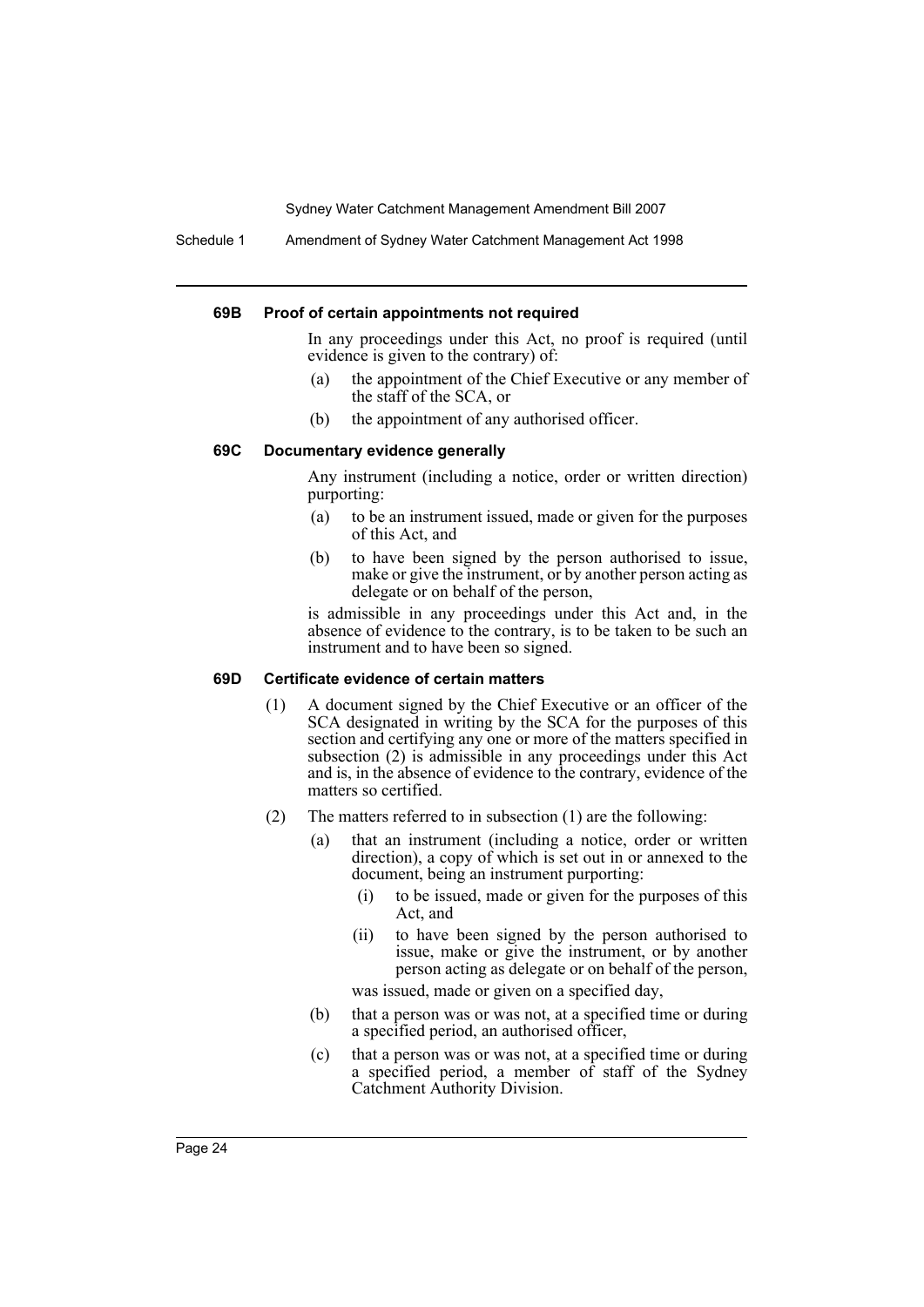#### **69E Evidence of analysts**

- (1) The SCA may, by instrument in writing, appoint appropriately qualified persons to be analysts for the purposes of this Act.
- (2) A certificate of such an analyst stating the result of an analysis or examination is admissible in evidence in any proceedings under this Act as evidence of the facts stated in the certificate and the correctness of the result of the analysis or examination.
- (3) A certificate of such an analyst that, on receipt of a container containing a sample submitted to the analyst by an authorised officer or any other person, the container was sealed and the seal securing the container was unbroken is admissible in evidence in any proceedings under this Act or the regulations as evidence:
	- (a) of the facts stated in the certificate, and
	- (b) that the sample was the same sample as the one obtained by the authorised officer or other person, and
	- (c) that the sample had not been tampered with before it was received by the analyst.
- (4) For the purposes of this section, a document purporting to be a certificate under this section is, unless the contrary is proved, to be taken to be such a certificate.

# **Part 7B Authorised officers**

#### **69F Appointment of authorised officers**

The SCA may appoint any person (including a class of persons) as an authorised officer for the purposes of this Act.

### **69G Scope of authority**

- (1) An authorisation of a person as an authorised officer can be given generally, or subject to conditions, limitations or restrictions or for limited purposes only.
- (2) If such authorisation is given subject to conditions, limitations or restrictions or for limited purposes only, nothing in this Act authorises or requires the authorised officer to act in contravention of the conditions, limitations or restrictions or for other purposes.

#### **69H Identification**

(1) Every authorised officer is to be provided with an identification card as an authorised officer by the SCA.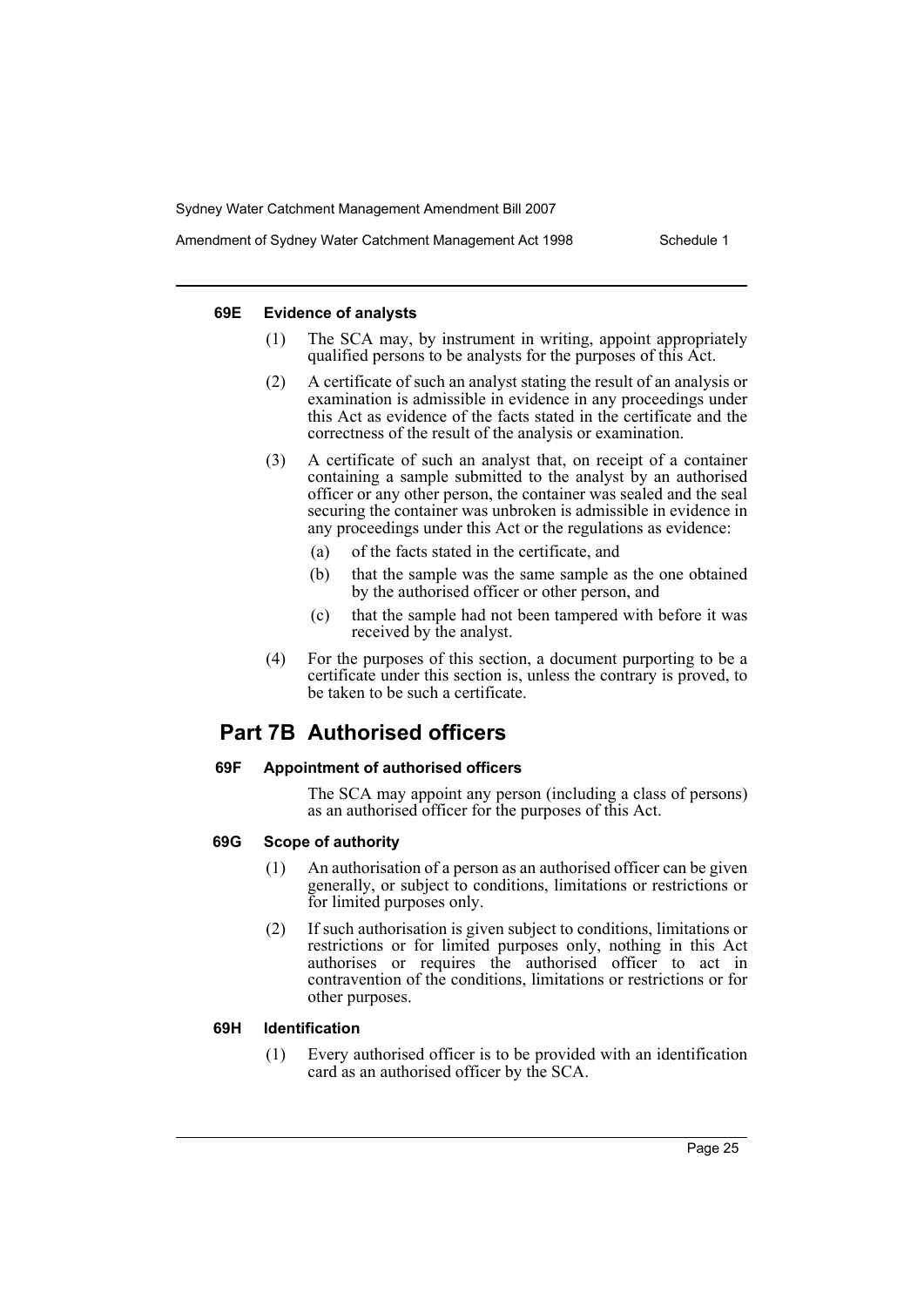Schedule 1 Amendment of Sydney Water Catchment Management Act 1998

(2) In the course of exercising the functions of an authorised officer under this Act, the officer must, if requested to do so by any person affected by the exercise of any such function, produce the officer's identification card to the person.

### **[32] Section 71**

Insert after section 70:

### **71 Service of notices**

- (1) For the purposes of this Act, any notice or other document may be issued or given to a person, or may be served on a person:
	- (a) by delivering it personally to the person, or
	- (b) by delivering it to the place of residence or business of the person and by leaving it there for the person with some other person, or
	- (c) by posting it duly stamped and addressed to the person at the place last shown in the records of the SCA as the person's place of residence or business, or
	- (d) by posting it duly stamped and addressed to the person at the place indicated by the person as an address to which correspondence may be posted (including, for example, a post office box), or
	- (e) by sending it by facsimile or electronic transmission (including, for example, over the Internet) to the person in accordance with arrangements indicated by the person as appropriate for transmitting documents to the person, or
	- (f) by leaving it addressed to the person at a document exchange or other place (in accordance with usual arrangements for the exchange or other place) indicated by the person as an exchange or place through which correspondence may be forwarded to the person.
- (2) This section does not affect any other mode of issuing, giving or serving a notice or other document under any other law.

### **[33] Section 74 Regulations**

Omit "200 penalty units" from section 74 (2) (a). Insert instead "400 penalty units".

### **[34] Section 74 (2) (b)**

Omit "100 penalty units". Insert instead "200 penalty units".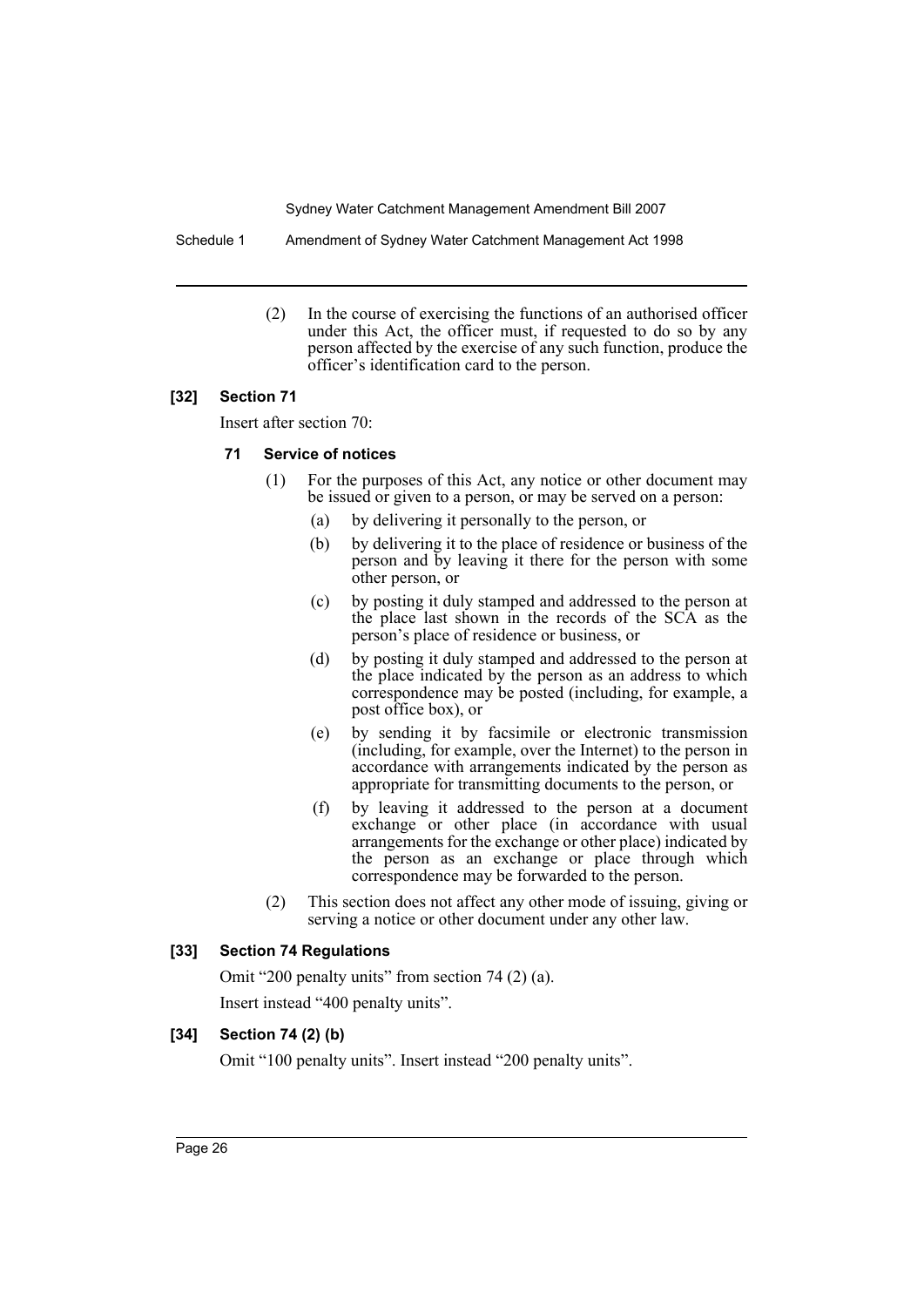Amendment of Sydney Water Catchment Management Act 1998 Schedule 1

# **[35] Schedule 1 Constitution and procedure of Board**

Omit "Managing Director or the" from the definition of *appointed member* in clause 1.

**[36] Schedule 1, clause 3 (1)** Omit "Managing Director" wherever occurring.

Insert instead "Chief Executive".

### **[37] Schedule 1, clause 9 (1)**

Omit "*Public Sector Management Act 1988*". Insert instead "*Public Sector Employment and Management Act 2002*".

### **[38] Schedule 1, clause 9 (1)**

Omit "Part 8". Insert instead "Chapter 5".

### **[39] Schedule 1, clause 12 (2)**

Omit "If both the Chairperson and the Chief Executive are absent, the Managing Director (if present) is to preside.".

**[40] Schedule 5 Amendment of other Acts** Omit Schedule 5.4.

### **[41] Schedule 6 Savings, transitional and other provisions**

Insert at the end of clause 1 (1):

*Sydney Water Catchment Management Amendment Act 2007*

### **[42] Schedule 6, Part 4**

Insert after clause 9:

# **Part 4 Provisions consequent on enactment of Sydney Water Catchment Management Amendment Act 2007**

### **10 Definition**

In this Part:

*amending Act* means the *Sydney Water Catchment Management Amendment Act 2007*.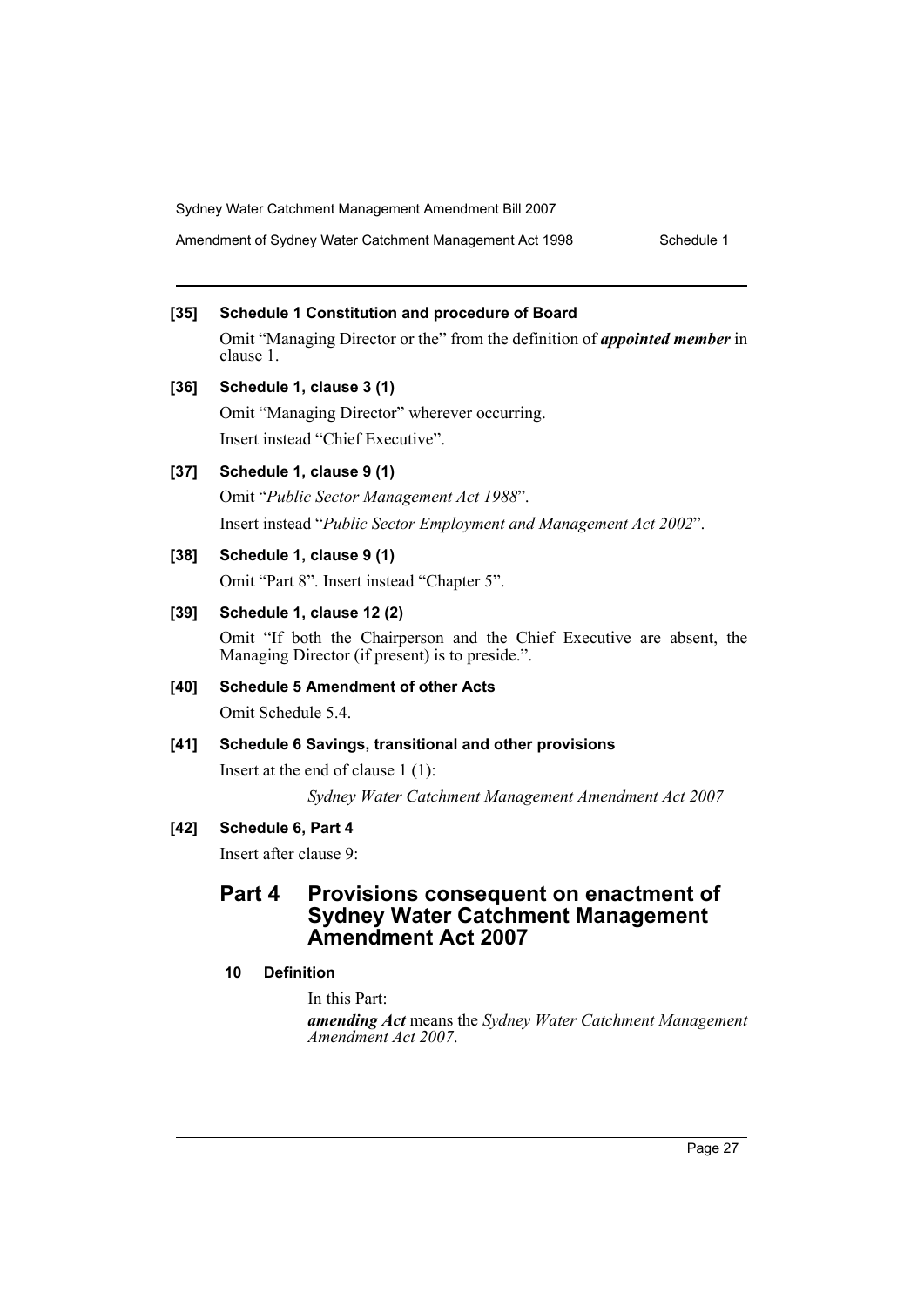Schedule 1 Amendment of Sydney Water Catchment Management Act 1998

### **11 Validation: functions**

Anything done or omitted to be done by the SCA, before the commencement of the amendment to section 15 made by the amending Act, that would have been valid if it had been done or omitted after that commencement, is validated.

### **12 Validation: construction and installations**

Anything done or omitted to be done by the SCA to provide or construct systems or services for supplying water, or to install new works, before the commencement of section 16 (1) (c1) or (c2), as inserted by the amending Act, that would have been valid if it had been done or omitted after that commencement, is validated.

### **13 Annual reports under operating licence**

The requirement under section 26 (1) (c) of this Act, as substituted by the amending Act, to make an annual report first applies in respect of the calendar year 2008.

#### **14 Memorandum of understanding with Water Administration Ministerial Corporation**

- (1) The memorandum of understanding entered into between the SCA and the Water Administration Ministerial Corporation is of no further effect.
- (2) Any provision of the operating licence referring to the memorandum of understanding with the Water Administration Ministerial Corporation (as referred to in section 36 (2)) is of no effect to the extent to which it applies to such a memorandum of understanding.

### **15 Catchment correction notices and catchment protection notices**

Sections 62B and 62F extend to apply to any targeted activity carried out before the commencement of those sections.

### **16 Disposal of proceedings for offences**

The amendments made to section 68 by the amending Act extend to proceedings for offences alleged to have been committed before the commencement of the amendments, but not if proceedings in respect of the offence concerned had commenced before that commencement.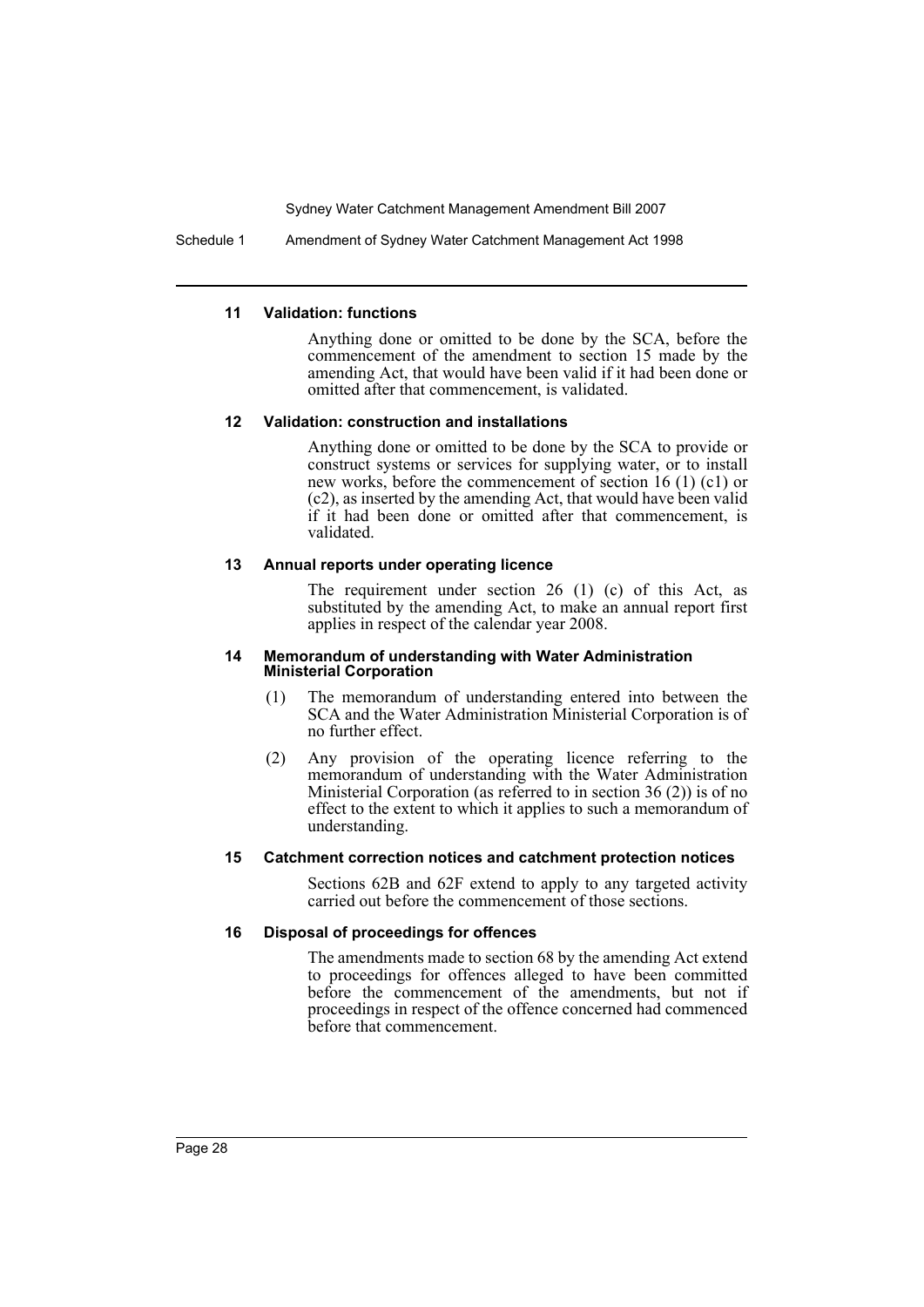Amendment of Sydney Water Catchment Management Act 1998 Schedule 1

### **17 Certificates of authority**

A person to whom a certificate of authority had been issued under section 56 that was in force immediately before the repeal of that section by the amending Act is taken to have been appointed as an authorised officer under Part 7B and his or her certificate of authority is taken to be an identification card issued under section 69H.

### **[43] Schedule 7**

Insert after Schedule 6:

# **Schedule 7 Orders declaring special areas that may be repealed by further order**

(Section 44 (6))

The order declaring an area of land at Devine's Weir to be a special area, being an order published in Gazette No 103 of 29 August 1969 at page 3418.

The order declaring an area of land at O'Hare's Creek to be a special area, being an order published in Gazette No 51 of 14 April 1927 at page 1862 and amended by proclamation published in Gazette No 178 of 21 September 1934 at page 3525.

The order declaring an area of land at Penrith to be a special area, being an order published in Gazette No 113 of 8 October 1971 at page 3916.

The order declaring an area of land at Richmond to be a special area, being an order published in Gazette No 113 of 8 October 1971 at page 3916.

The order declaring an area of land at Windsor to be a special area, being an order published in Gazette No 113 of 8 October 1971 at page 3916.

The order declaring an area of land at Woodford to be a special area, being an order published in Gazette No 45 of 15 March 1991 at page 2186.